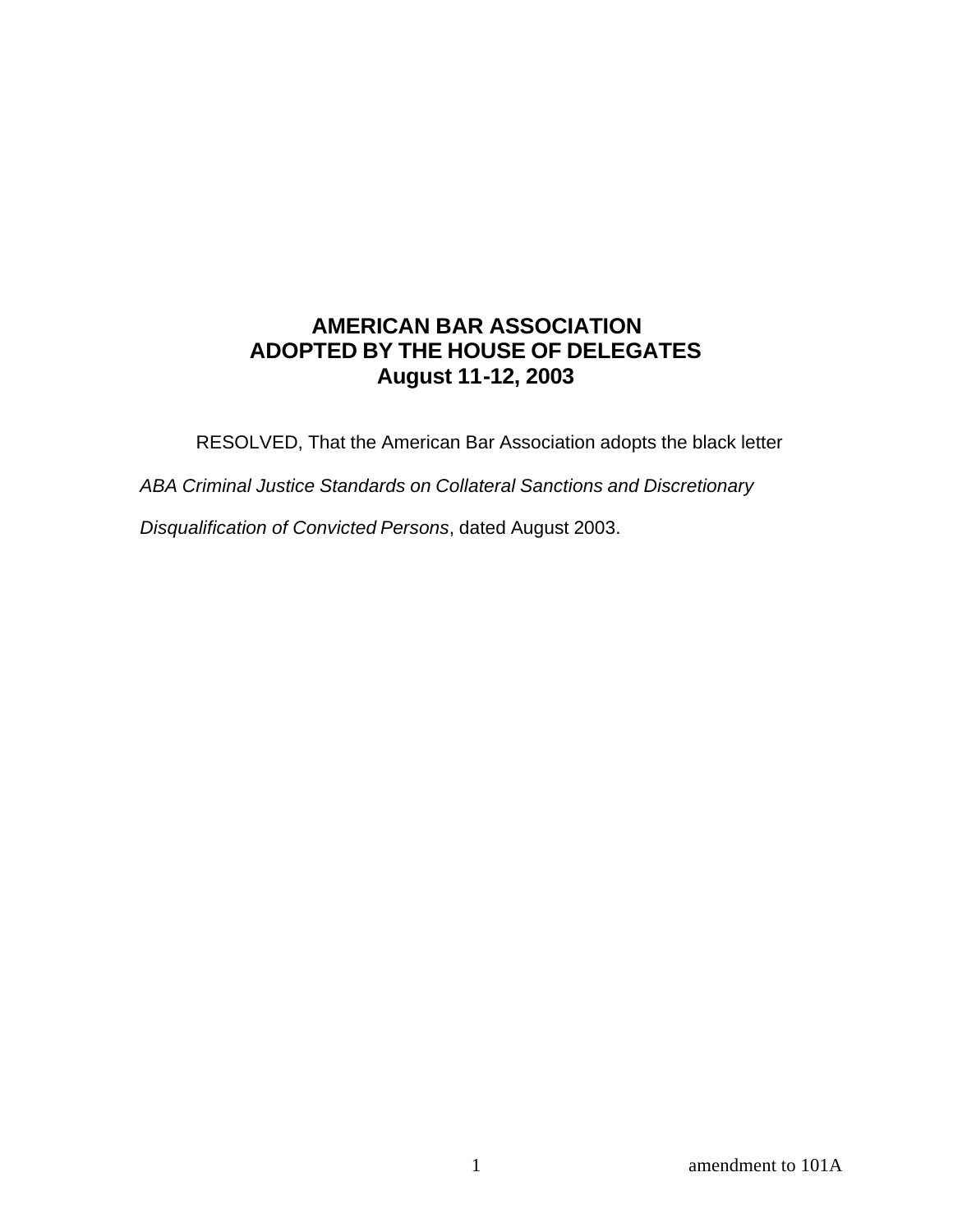### BLACK LETTER

#### ABA STANDARDS FOR CRIMINAL JUSTICE (THIRD EDITION) COLLATERAL SANCTIONS AND DISCRETIONARY DISQUALIFICATION OF CONVICTED PERSONS (AUGUST 2003)

PART I. DEFINITIONS AND OBJECTIVES

Standard 19-1.1 Definitions

For purposes of this chapter:

(a) The term "collateral sanction" means a legal penalty, disability or disadvantage, however denominated, that is imposed on a person automatically upon that person's conviction for a felony, misdemeanor or other offense, even if it is not included in the sentence.

(b) The term "discretionary disqualification" means a penalty, disability or disadvantage, however denominated, that a civil court, administrative agency, or official is authorized but not required to impose on a person convicted of an offense on grounds related to the conviction.

Standard 19-1.2 Objectives

(a) With respect to collateral sanctions, the objectives of this chapter are to:

(i) limit collateral sanctions imposed upon conviction to those that are specifically warranted by the conduct constituting a particular offense;

(ii) prohibit certain collateral sanctions that, without justification, infringe on fundamental rights, or frustrate a convicted person's chances of successfully reentering society;

(iii) provide the means by which information concerning the collateral sanctions that are applicable to a particular offense is readily available;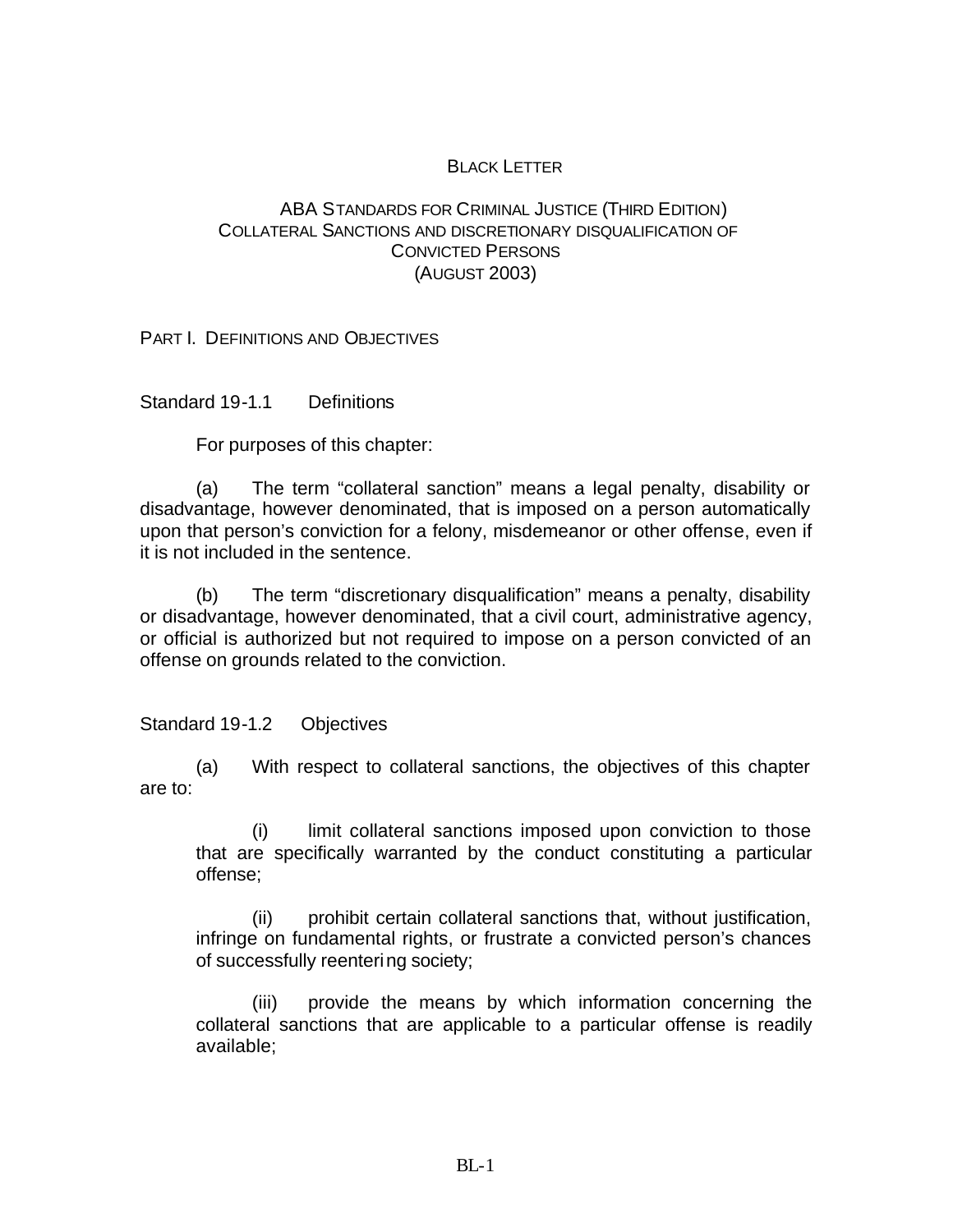(iv) require that the defendant is fully informed, before pleading guilty and at sentencing, of the collateral sanctions applicable to the offense(s) charged;

 (v) include collateral sanctions as a factor in determining the appropriate sentence; and

(vi) provide a judicial or administrative mechanism for obtaining relief from collateral sanctions.

 (b) With respect to discretionary disqualification of a convicted person, the objectives of this chapter are to:

(i) facilitate reentry into society, and reduce recidivism, by limiting situations in which a convicted person may be disqualified from otherwise available benefits or opportunities;

(ii) provide that a convicted person not be disqualified from benefits or opportunities because of the conviction unless the basis for disqualification is particularly related to the offense for which the person is convicted; and

 (iii) create a mechanism for obtaining review of, and relief from, discretionary disqualification.

### Part II. Collateral Sanctions

Standard 19-2.1 Codification of collateral sanctions

The legislature should collect, set out or reference all collateral sanctions in a single chapter or section of the jurisdiction's criminal code. The chapter or section should identify with particularity the type, severity and duration of collateral sanctions applicable to each offense, or to a group of offenses specifically identified by name, section number, severity level, or other easily determinable means.

#### Standard 19-2.2 Limitation on collateral sanctions

The legislature should not impose a collateral sanction on a person convicted of an offense unless it determines that the conduct constituting that particular offense provides so substantial a basis for imposing the sanction that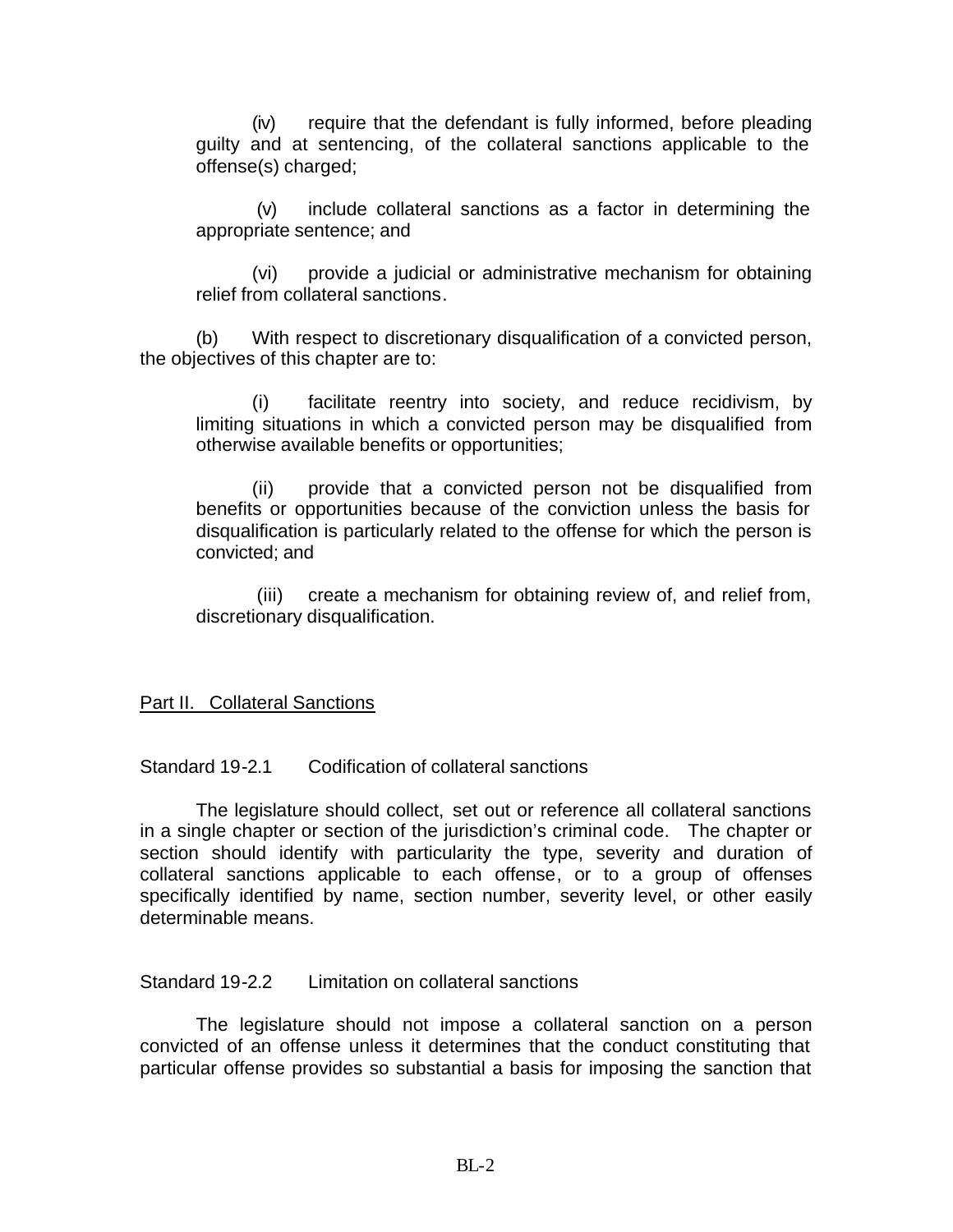the legislature cannot reasonably contemplate any circumstances in which imposing the sanction would not be justified.

Standard 19-2.3 Notification of collateral sanctions before plea of guilty

(a) The rules of procedure should require a court to ensure, before accepting a plea of guilty, that the defendant has been informed of collateral sanctions made applicable to the offense or offenses of conviction under the law of the state or territory where the prosecution is pending, and under federal law. Except where notification by the court itself is otherwise required by law or rules of procedure, this requirement may be satisfied by confirming on the record that defense counsel's duty of advisement under Standard 14-3.2(f) has been discharged.

(b) Failure of the court or counsel to inform the defendant of applicable collateral sanctions, shall not be a basis for withdrawing the plea of guilty, except where otherwise provided by law or rules of procedure, or where the failure renders the plea constitutionally invalid.

Standard 19-2.4 Consideration of collateral sanctions at sentencing

(a) The legislature should require a sentencing court to take into account, and the court should consider, applicable collateral sanctions in determining an offender's overall sentence

(b) The legislature should provide that the court ensure at the time of sentencing that the defendant has been informed of collateral sanctions made applicable to the offense or offenses of conviction under the law of the state or territory where the prosecution is pending, and under federal law. Except where notification by the court itself is otherwise required by law or rules of procedure, this requirement may be satisfied by confirming on the record that defense counsel has so advised the defendant.

(c) Failure of the court or counsel to inform the defendant of applicable collateral sanctions shall not be a basis for challenging the sentence, except where otherwise provided by law or rules of procedure.

Standard 19-2.5 Waiver, modification, relief

(a) The legislature should authorize a court, a specified administrative body, or both, to enter an order waiving, modifying, or granting timely and effective relief from any collateral sanction imposed by the law of that jurisdiction.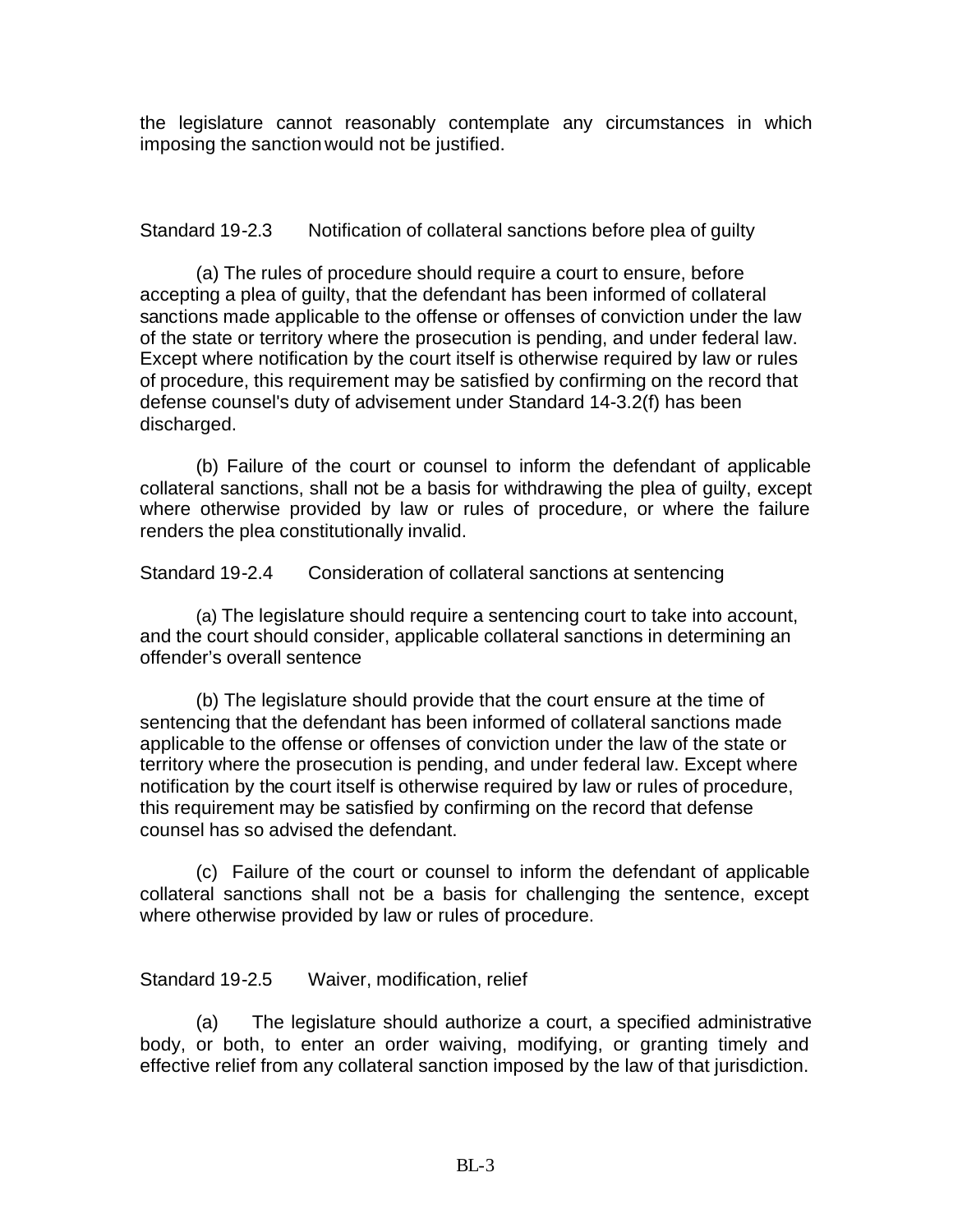(b) Where the collateral sanction is imposed by one jurisdiction based upon a conviction in another jurisdiction, the legislature in the jurisdiction imposing the collateral sanction should authorize a court, a specified administrative body, or both, to enter an order waiving, modifying, or granting timely and effective relief from the collateral sanction.

(c) The legislature should establish a process by which a convicted person may obtain an order relieving the person of all collateral sanctions imposed by the law of that jurisdiction.

(d) An order entered under this Standard should:

 (i) have only prospective operation and not require the restoration of the convicted person to any office, employment or position forfeited or lost because of the conviction;

- (ii) be in writing, and a copy provided to the convicted person; and
- (iii) be subject to review in the same manner as other orders entered by that court or administrative body.

Standard 19-2.6 Prohibited collateral sanctions

Jurisdictions should not impose the following collateral sanctions:

- (a) deprivation of the right to vote, except during actual confinement;
- (b) deprivation of judicial rights, including the rights to:

(i) initiate or defend a suit in any court under one's own name under procedures applicable to the general public;

(ii) be eligible for jury service except during actual confinement or while on probation, parole, or other court supervision; and

(iii) execute judicially enforceable documents and agreements;

 (c) deprivation of legally recognized domestic relationships and rights other than in accordance with rules applicable to the general public. Accordingly, conviction or confinement alone:

(i) should be insufficient to deprive a person of the right to contract or dissolve a marriage; parental rights, including the right to direct the rearing of children and to live with children except during actual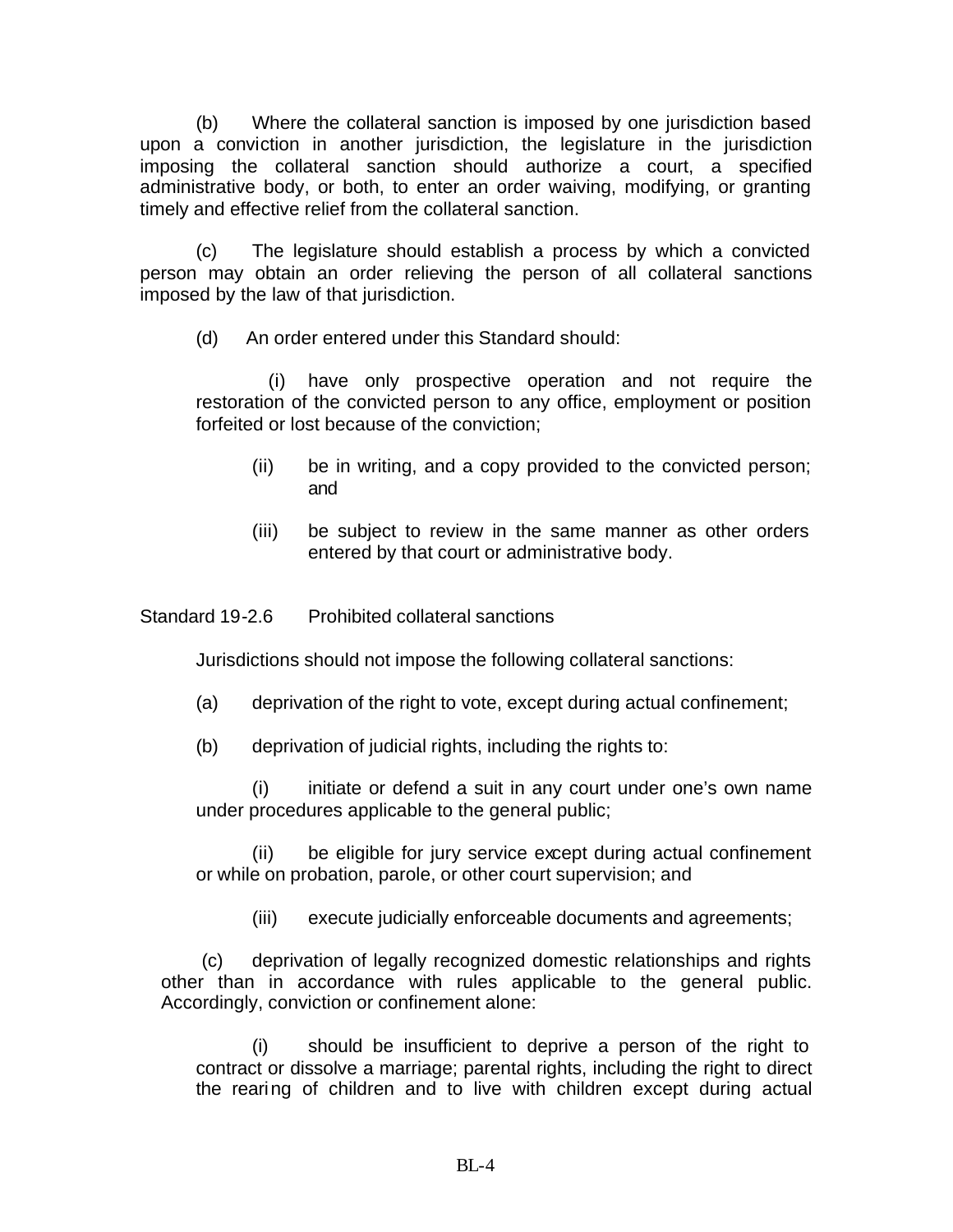confinement; the right to grant or withhold consent to the adoption of children; and the right to adopt children; and

(ii) should not constitute neglect or abandonment of a spouse or child, and confined persons should be assisted in making appropriate arrangements for their spouses or children;

(d) deprivation of the right to acquire, inherit, sell or otherwise dispose of real or personal property, except insofar as is necessary to preclude a person from profiting from his or her own wrong; and, for persons unable to manage or preserve their property by reason of confinement, deprivation of the right to appoint someone of their own choosing to act on their behalf;

(e) ineligibility to participate in government programs providing necessities of life, including food, clothing, housing, medical care, disability pay, and Social Security; provided, however, that a person may be suspended from participation in such a program to the extent that the purposes of the program are reasonably being served by an alternative program; and

(f) ineligibility for governmental benefits relevant to successful reentry into society, such as educational and job training programs.

PART III. DISCRETIONARY DISQUALIFICATION OF CONVICTED PERSONS

Standard 19-3.1 Prohibited discretionary disqualification

The legislature should prohibit discretionary disqualification of a convicted person from benefits or opportunities, including housing, employment, insurance, and occupational and professional licenses, permits and certifications, on grounds related to the conviction, unless engaging in the conduct underlying the conviction would provide a substantial basis for disqualification even if the person had not been convicted.

Standard 19-3.2 Relief from discretionary disqualification

The legislature should establish a process for obtaining review of, and relief from, any discretionary disqualification.

Standard 19-3.3 Unreasonable discrimination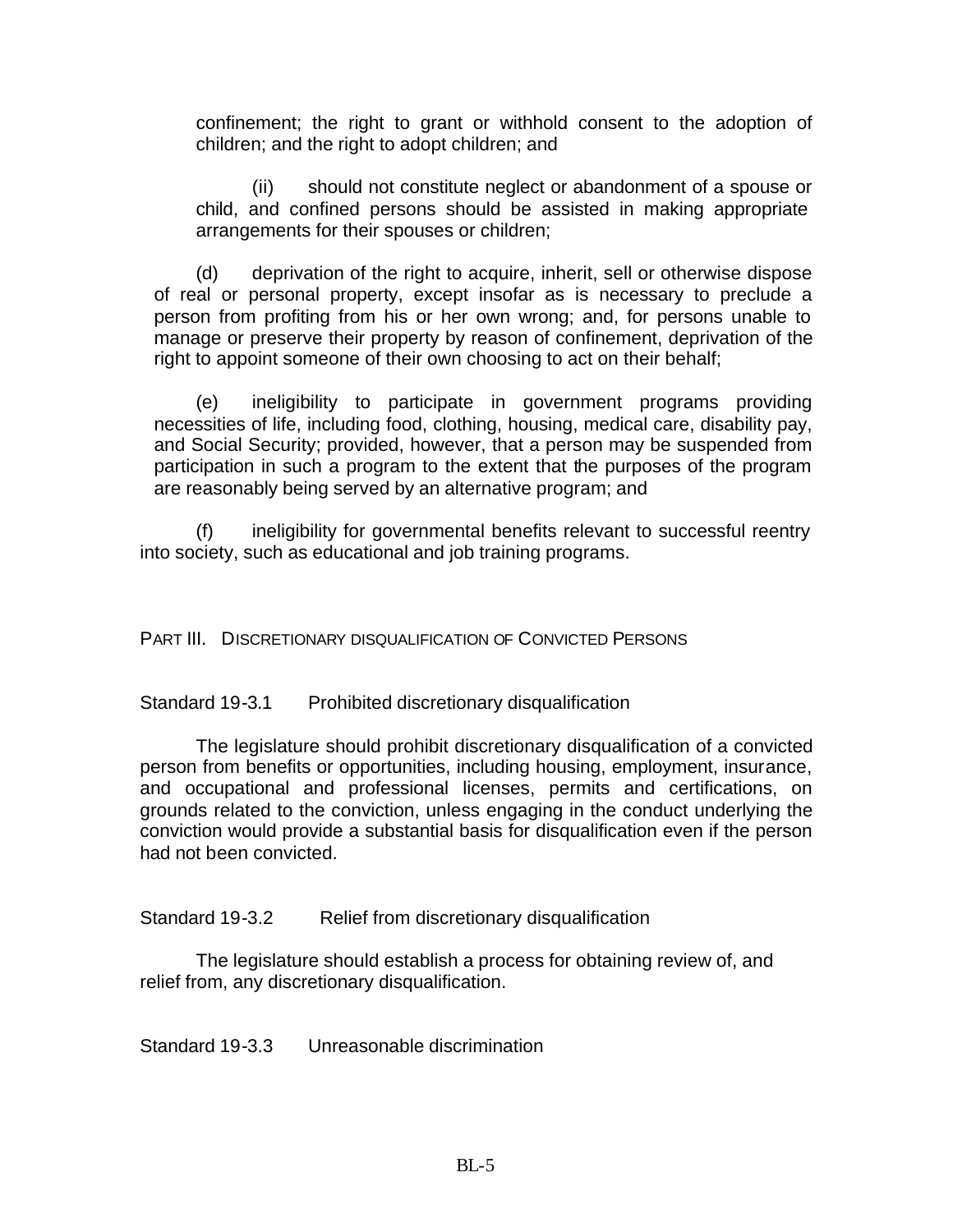Each jurisdiction should encourage the employment of convicted persons by legislative and executive mandate, through financial incentives and otherwise. In addition, each jurisdiction should enact legislation prohibiting the denial of insurance, or a private professional or occupational license, permit or certification, to a convicted person on grounds related to the conviction, unless engaging in the conduct underlying the conviction would provide a substantial basis for denial even if the person had not been convicted.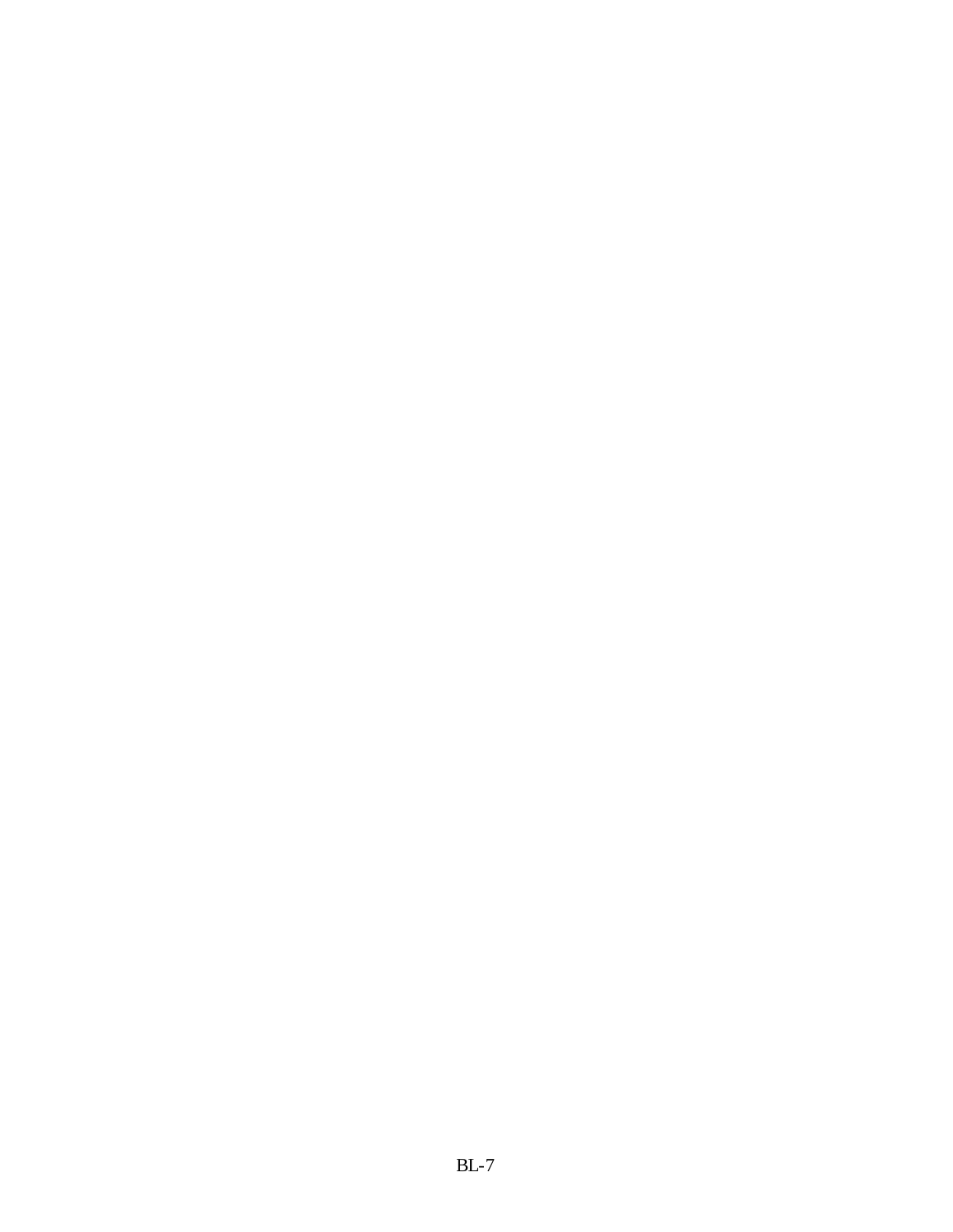# REPORT

#### Introduction

Persons convicted of a crime ordinarily expect to be sentenced to a term of probation or confinement, and perhaps to a fine and court costs. What they often do not anticipate is that conviction will expose them to numerous additional legal penalties and disabilities, some of which may be far more onerous than the sentence imposed by the judge in open court.

These collateral consequences of conviction include such familiar penalties as disenfranchisement, deportation, and loss of professional licenses, as well as newer penalties such as felon registration and ineligibility for certain public welfare benefits.<sup>1</sup> They may apply for a definite period of time, or indefinitely for the convicted person's lifetime. To the extent they occur outside the sentencing process, they often take effect without judicial consideration of their appropriateness in the particular case, without notice at sentencing that the individual's legal status has dramatically changed, and indeed without any requirement that the judge, prosecutor, defense attorney or defendant even be aware of them.

Some collateral consequences serve an important and legitimate public purpose, such as keeping firearms out of the hands of persons convicted of crimes of violence, or barring persons recently convicted of fraud from positions of public trust. Others are more difficult to justify, particularly when applied automatically across the board to whole categories of convicted persons. Perhaps most problematic are laws that limit the exercise of fundamental rights of citizenship, or restrict access to otherwise generally available public benefits and services. The indiscriminate imposition of collateral penalties has serious implications, not only in terms of fairness to the individuals involved, but also in terms of the resulting burdens on the community.

The Criminal Justice Standards currently address the collateral consequences of conviction in three ways. First, the Sentencing Standards

<sup>&</sup>lt;sup>1</sup> The term "collateral consequences" is used in this document for descriptive purposes only, and refers to the universe of adverse consequences of a criminal conviction other than those imposed by a judge at sentencing. It is intended to comprise both those consequences that occur automatically by operation of law at the time of conviction ("collateral sanctions"), and those that occur as a result of some subsequent intervening event or discretionary decision ("discretionary disqualification"). *See* Part II ("Terminology"), *infra*.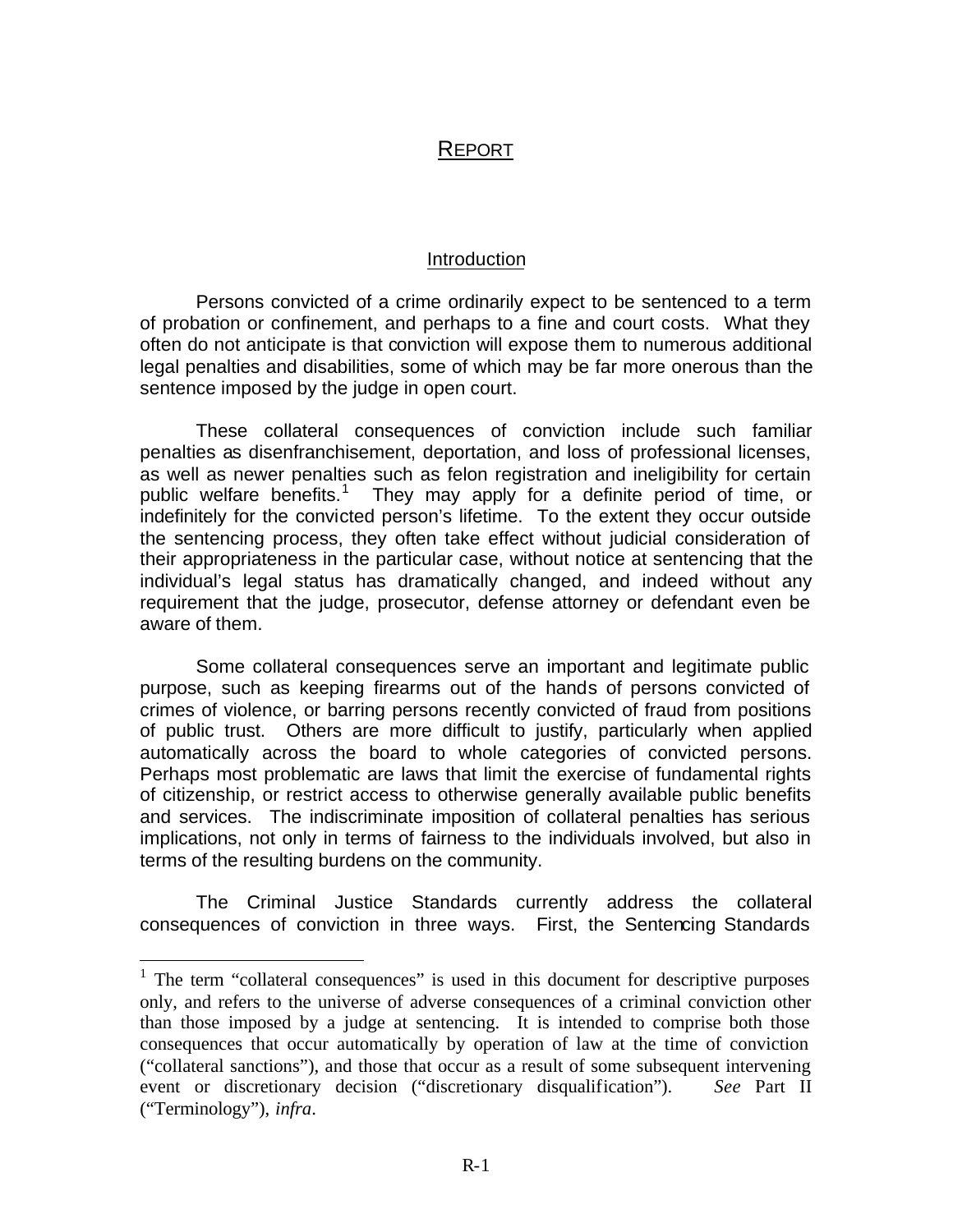create a comprehensive regime for authorizing, structuring, imposing, and analyzing sanctions that should be understood to extend to statutory penalties and disabilities often considered outside the purview of the sentencing court.<sup>2</sup> Second, the Standards on Pleas of Guilty and the Pretrial Release Standards create certain obligations to advise a defendant of applicable collateral consequences.<sup>3</sup> Finally, the Standards on the Legal Status of Prisoners ("LSOP Standards") establish substantive standards for "Civil Disabilities of Convicted Persons." The 1981 LSOP Standards provide that, with only a few exceptions, collateral penalties and disabilities should not be mandatory, and some should not apply at all. $^4$ 

 $\overline{a}$ <sup>2</sup> In this respect, the Sentencing Standards implicitly reject the "direct/collateral" analysis that some courts have relied on in holding that statutory consequences of a criminal conviction that take effect automatically are not the business of courts. *See* note 13 *infra*. For example, Standard 18-3.13 contemplates that individual offenders may be required to refrain from a number of behaviors (e.g., engaging in certain employment or business, possessing dangerous weapons), as a condition of a compliance program, that are most often found in statutes or rules that are not part of a sentencing code. Thus the Sentencing Standards evidently make no distinction between sanctions traditionally imposed by a judge, and those more commonly imposed by operation of law. Indeed, the Sentencing Standards explicitly refer to some collateral sanctions in the context of organizational sentences. *See* Standards 18-3.16(d)(iii) and 18-5.4(b)(vii). The general applicability of the principles of the Sentencing Standards to collateral sanctions is discussed in greater detail in Part IV of this introductory memorandum.

<sup>&</sup>lt;sup>3</sup> The Standards on Pleas of Guilty provide: "To the extent possible, defense counsel should determine and advise the defendant, sufficiently in advance of the entry of any plea, as to the possible collateral consequences that might ensue from entry of the contemplated plea." Standard 14-3.2(f). They also provide that, before accepting a plea, the court "should advise" the defendant that he "may face additional consequences, including but not limited to the forfeiture of property, the loss of certain civil rights, disqualification from certain governmental benefits, enhanced punishment if the defendant is convicted of another crime in the future, and, if the defendant is not a United States citizen, a change in the defendant's immigration status. . . ." Standard 14-1.4(c). The Pretrial Release Standards provide that the court "should advise" a defendant that, if a non-citizen, he "may be adversely affected by collateral consequences of the current charge, such as deportation  $\dots$ ." Standard 10-4.3(b)(iv).

<sup>&</sup>lt;sup>4</sup> See Part VIII of Chapter 23 (2d ed., 1981). Standard 23-8.1 provides for the repeal of all "mandatory civil disabilities" except those "specifically preserved in the standards that follow" (i.e., jury service while actually confined or while on probation or parole (Standard 23-8.5(b); service as a court-appointed fiduciary during actual confinement (Standard 23-8.5(d); and continuance in elective or appointive office held at the time of conviction (Standard 23-8.8(c)). Except for these few narrow exceptions, civil disabilities may be imposed only pursuant to a case-by-case judicial determination "that the disability or penalty is necessary to advance an important governmental or public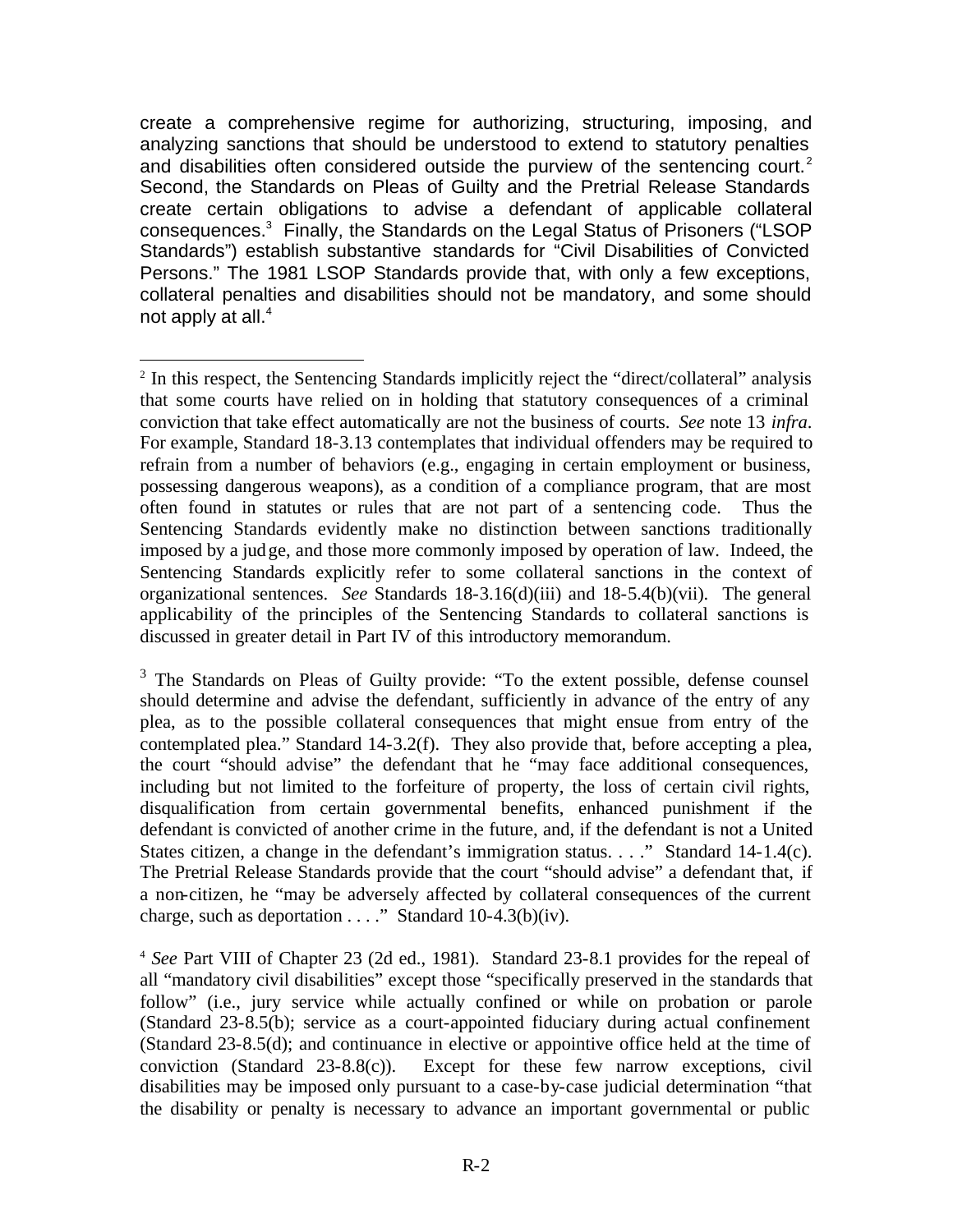This proposed new Volume 19 would supplant the "civil disabilities" provisions of the LSOP Standards with a more balanced and flexible approach to collateral consequences.<sup>5</sup> The new Standards have two distinct but related objectives: First, they would make clear what is now implicit in the Sentencing Standards, that all legal penalties and disabilities resulting directly and immediately from the fact of conviction are in every meaningful sense "sanctions." It follows that "collateral sanctions" should be accounted for explicitly as part of the sentencing process, and imposed only when the conduct underlying the particular offense unambiguously warrants it. All actors in that process should be aware of them, and a court or administrative body should be empowered to waive or modify them in appropriate cases.

Second, the proposed new Volume 19 would establish a framework for dealing with unreasonable discrimination against convicted persons. Discretionary disqualification from benefits or opportunities on grounds related to conviction, while not a "sanction" that must be considered at sentencing, may just as surely prevent or discourage convicted persons from successfully reentering the free community, and impose on the community the costs of their recidivism. Therefore, the proposed Standards prohibit discretionary administrative or judicial disqualification of a convicted person from eligibility for a benefit or opportunity on grounds related to the conviction, unless there is a substantial relationship between the person's offense conduct and the specific duties and responsibilities of the particular benefit or opportunity involved.

## I. Background and Goals

 $\overline{a}$ interest." *See* Standard 23-8.3(a). The burden of proof is on the entity seeking to impose the disability. Standard 23-8.3(d). A court retains the authority to provide relief from collateral sanctions that it imposes by way of "reconsideration." Standard 23-8.3(c). Jurisdictions should make provision for expunging convictions, "the effect of which would be to mitigate or avoid collateral disabilities." *See* Standard 23-8.2. The LSOP Standards also prohibit absolutely the imposition of certain collateral penalties and disabilities affecting civil, judicial, property, and domestic rights, *see* Standards 23-8.4 through 8.7, and limit the circumstances in which convicted persons may be denied employment and licensing. *See* Standard 23-8.8. Since its enactment in 1981, Part VIII of the LSOP Standards has for the most part gone unnoticed by courts, commentators, and legislators. The complete black letter is available at http://www.abanet.org/crimjust/standards/prisoners\_status.html (last visited June 13, 2002).

<sup>&</sup>lt;sup>5</sup> The most significant ways in which the new Standards modify the policies embodied in Part VIII of the LSOP Standards are described in Part V of this report, *infra*.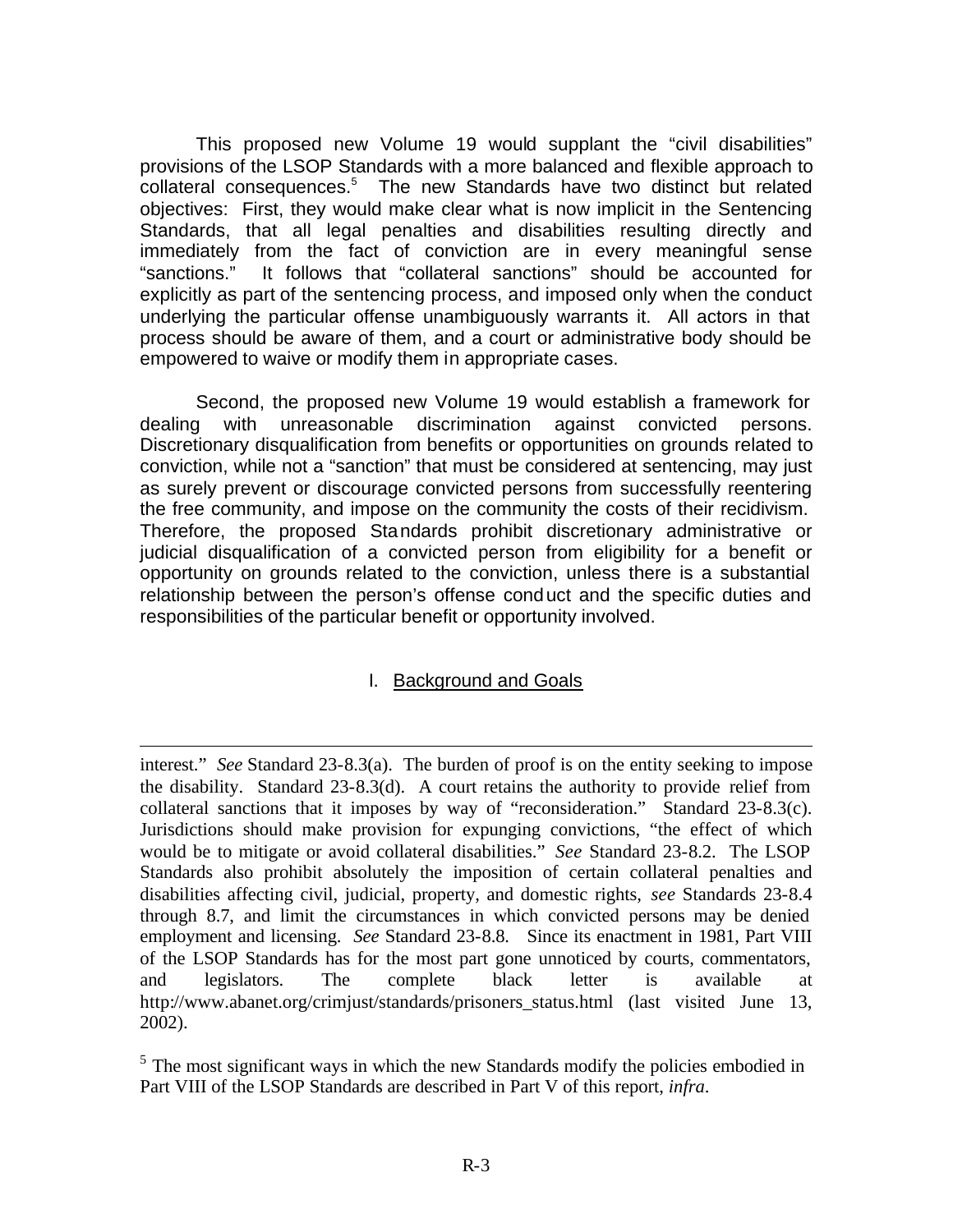The American legal system has long recognized that certain legal disabilities flow from a criminal conviction in addition to the sentence imposed by the court.<sup>6</sup> But the collateral consequences of conviction have been increasing steadily in variety and severity for the past 20 years, and it has become increasingly difficult to shake off their lingering effects.<sup>7</sup> Moreover, the dramatic increase in the numbers of persons convicted and imprisoned means that this half-hidden network of legal barriers affects a growing proportion of the populace. More people convicted inevitably means more people who will ultimately be released from prison or supervision, and who must either successfully reenter society or be at risk of reoffending.<sup>8</sup> If not administered in a sufficiently deliberate manner, a regime of collateral consequences may frustrate the reentry and rehabilitation of this population, and encourage recidivism.<sup>9</sup>

<sup>&</sup>lt;sup>6</sup> Conceptually, these collateral legal disabilities are remnants of the ancient Greek concept of "infamy," or the penalty of "outlawry" among the Germanic tribes, both of which implied the permanent exclusion of an offender from the community: "The outlaw's children were considered as orphans and his wife a widow. Besides losing his family rights, he also lost all his possessions and even his right to life (if we can use that expression), for anyone could kill him with impunity." Mirjan Damaska, *Adverse Legal Consequences of Conviction and Their Removal: A Comparative Study*, 59 J. Law, Criminology & Police Science 347, 350 (1968).

<sup>7</sup> *See, e.g.,* J. Travis, *Invisible Punishment: An Instrument of Social Exclusion*, in Invisible Punishment: The Social Costs of Mass Imprisonment (M. Chesney-Lind & M. Mauer, eds. 2002); Andrew von Hirsch & Martin Wasik, *Civil Disqualifications Attending Conviction: A Suggested Conceptual Framework*, 56 Cambridge L.J. 599, 603 (1997) ("the clear trend in recent years has been for them to increase in number and complexity.").

<sup>8</sup> Over 600,000 persons were released from state and federal prisons in 2000. *See* Bureau of Justice Statistics, U.S. Dep't of Justice, *Prison and Jail Inmates at Midyear 2001* (2002).

<sup>9</sup> *See* J. Travis, L. Robinson, & A. Solomon, *Prisoner Reentry: Issues for Practice and Policy*, Criminal Justice Magazine, Spring 2002, 12, 17 ("[A]re we jeopardizing future public safety by making it so much more difficult for these offenders to succeed?"); J. Travis, A. L. Solomon & M. Waul, *From Prison to Home: The Dimensions and Consequences of Prisoner Reentry,* www.urban.org/pdfs/from\_prison\_to\_home.pdf.; J. Travis, *But They all Come Back: Rethinking Prisoner Reentry,* Sentencing and Corrections, Issues for the  $21<sup>st</sup>$  Century, 7 (National Institute of Justice, 2000); von Hirsch & Wasik, *supra* note 7, at 605 ("The more that convicted persons are restricted by law from pursuing legitimate occupations, the fewer opportunities they will have for remaining law abiding.").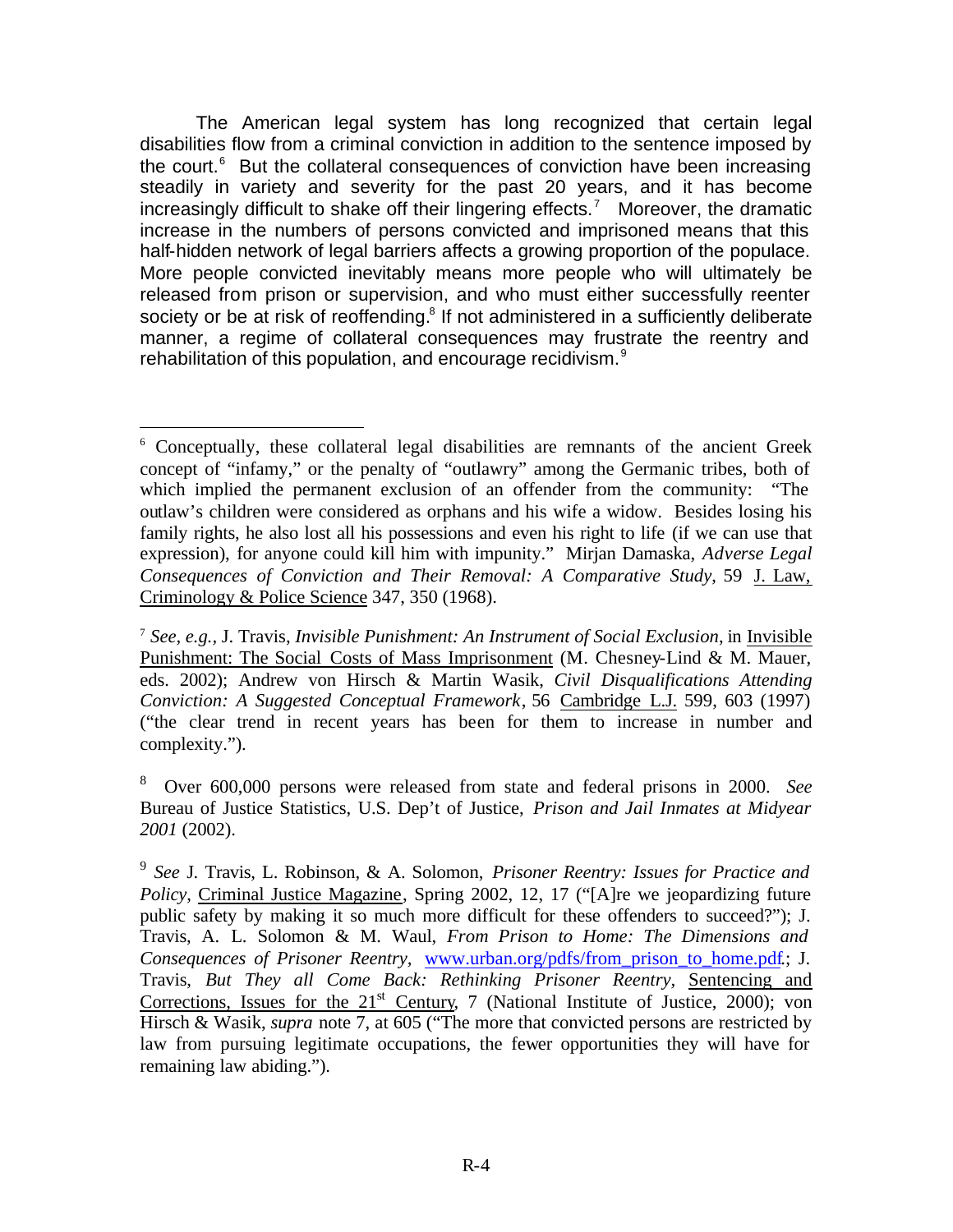A typical case illustrates the breadth and impact of collateral consequences. Consider a first offender who pleads guilty to felony possession of marijuana. This offender may be sentenced to a conventional term of probation, community service, and court costs. Unbeknownst to this offender, and perhaps to any other actor in the sentencing process, as a result of his conviction he may be ineligible for many federally-funded health and welfare benefits, food stamps, public housing, and educational assistance. His drivers license may be automatically suspended, he may no longer be eligible for certain employment and professional licenses, and he may be unable to obtain life or automobile insurance. He will be precluded from enlisting in the military, possessing a firearm, or obtaining a security clearance. If the child of an elderly parent, he may be disqualified from serving as a court-appointed guardian, or as executor of his parent's estate. If a citizen, he may no longer have the right to vote and serve on a jury; if not, he will become immediately deportable. In a case like this, the real punishment is imposed through the collateral consequences of the guilty plea that may only gradually become clear, not by the judge at sentencing. $10<sup>10</sup>$ 

Collateral consequences have accumulated with little coordination in disparate provisions of state and federal codes, making it difficult to determine all of the penalties and disabilities applicable to a particular offense.<sup>11</sup> Judges are ordinarily not required to advise defendants of collateral consequences at plea or sentence,<sup>12</sup> and defense counsel ordinarily need not inform their clients about

<sup>&</sup>lt;sup>10</sup> The Supreme Court recognized in *INS v. St. Cyr*, 533 U.S. 289 (2001), that avoiding the collateral consequence of deportation is likely to be "one of the principal benefits sought by defendants deciding whether to accept a plea offer or instead proceed to trial." *Id.* at 323.

<sup>11</sup> *See Civil Disabilities of Convicted Felons: A State-by-State Survey* (Office of the Pardon Attorney, U.S. Dep't of Justice, 1996). The federal law section of this survey was updated in November 2000.

<sup>&</sup>lt;sup>12</sup> A few courts require that a defendant be advised of particular collateral consequences at plea or sentence. *See, e.g., Barkley v. State*, 724 A.2d 558 (Del. 1999) (failure to inform defendant that his driver's license would automatically be revoked upon conviction, as required by applicable court rules, rendered guilty plea invalid); *Skok v. State*, 760 A.2d 647 (Md. 2000) (noncitizen permitted to challenge guilty plea by writ of coram nobis where he was not advised of immigration consequences as required by court rule). The most significant context where statutes or court rules require advisement of potential collateral consequences is with respect to deportation. *See State v. Yanez*, 2002 WL 31840905, 2002-Ohio-7076  $\blacksquare$  7-8 (Ohio App. Dec 20, 2002) (noting that 18 states in addition to Ohio require advisement, but that the United States does not) (citing *INS v. St. Cyr, supra*).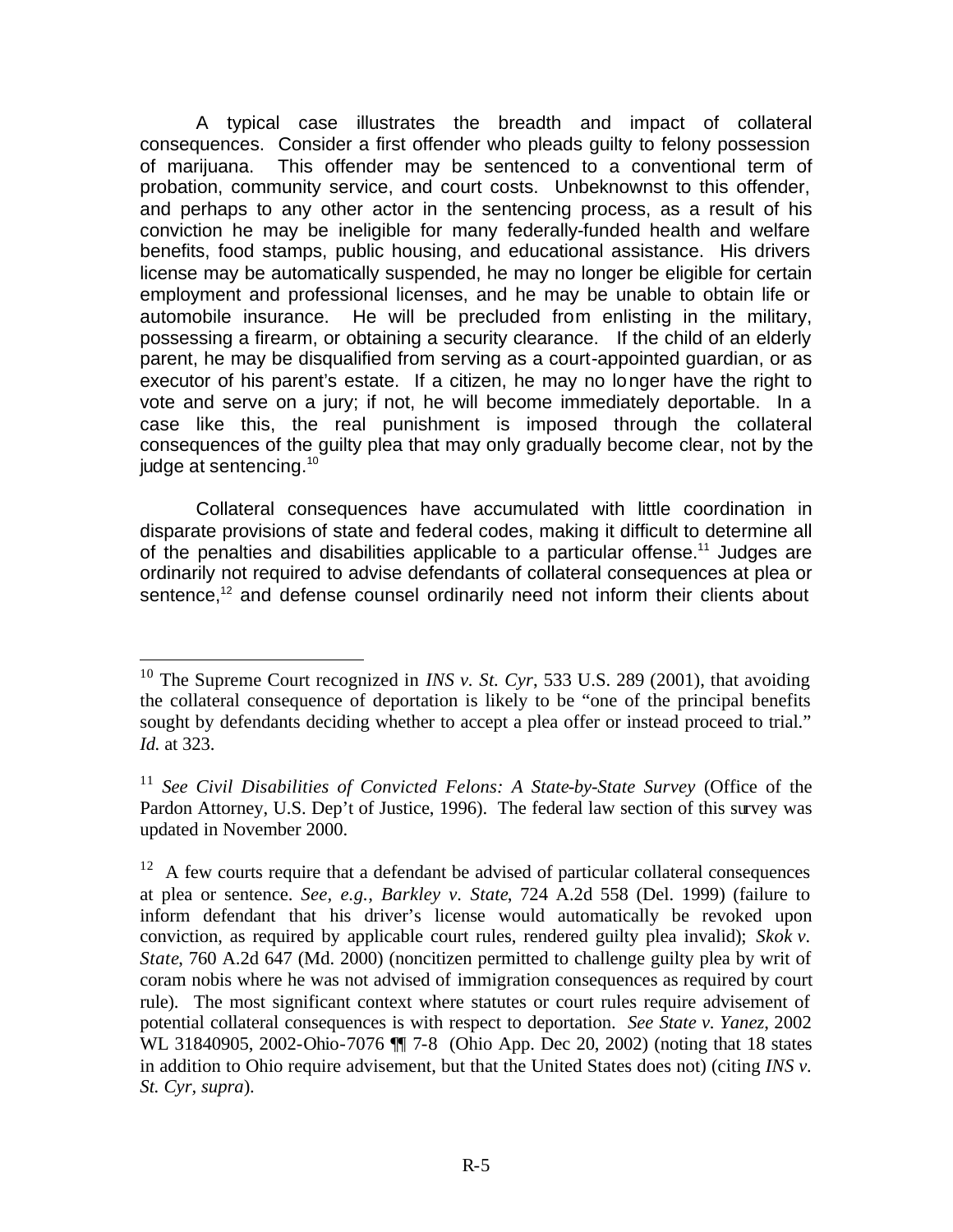collateral consequences when advising about the appropriate course of action.<sup>13</sup> Because judges and defense lawyers need not consider them, there is no compelling reason for prosecutors to educate themselves about them either.

As a result, all those present at a sentencing may later be surprised to learn the full extent of the offender's changed legal status. Indeed, many collateral consequences are under-enforced simply because the convicted person is unaware of them. An offender's failure to appreciate how his legal situation has changed as a result of his conviction may have far-reaching consequences for his own ability to conform his conduct to the law.

One goal of the proposed Standards on Collateral Sanctions is to encourage awareness of the full legal consequences of a criminal conviction, particularly those that are mandatory upon conviction. There is no justification for the legal system to operate in ignorance of the effects of its actions. Prosecutors when deciding how to charge, defendants when deciding how to plead, defense lawyers when advising their clients, and judges when sentencing should be

<sup>&</sup>lt;sup>13</sup> In determining whether a defendant is legally entitled to notice of a particular consequence of conviction in the context of a guilty plea, the courts have sometimes distinguished between "direct" consequences (as to which notice is required) and "collateral" consequences (as to which it is not). A consequence is generally held to be "collateral" when it is "contingent upon action taken by an individual or individuals other then the sentencing court." *United States v. Littlejohn*, 224 F.3d 960, 965 (9<sup>th</sup> Cir. 2000). Examples are the possibility of subsequent prosecution as a repeat offender, exposure to potential civil liability, and the possibility of parole revocation. *Id*. Recently, however, some courts have held that statutory collateral consequences that are automatic and selfexecuting are "direct," even though the court has no role in imposing them. *See, e.g., Littlejohn* (drug offender was entitled to notice at plea colloquy that his conviction would render him automatically ineligible for certain federally-funded public welfare benefits); *Barkley v. State*, 724 A.2d 558 (Del. 1999) (failure to inform defendant that his driver's license would automatically be revoked upon conviction, as required by applicable court rules, rendered guilty plea invalid). Deportation has, however, consistently been regarded as a collateral rather than a direct consequence of conviction, notwithstanding 1996 amendments to the immigration laws that severely curtailed judicial or administrative discretion to grant relief. *See, e.g., United States v. Amador-Leal*, 276 F.3d 511 (9<sup>th</sup> Cir. 2002) (deportation is not a direct consequence of conviction because alien offender's actual removal is contingent upon action taken by INS); *United States v. Gonzalez*, 202 F.3d 20, 27 (1st Cir. 2000) ("However 'automatically' Gonzalez's deportation . . . might follow from his conviction, it remains beyond the control and responsibility of the district court in which that conviction was entered and it thus remains a collateral consequence thereof."). The caselaw is reviewed in Gabriel J. Chin & Richard W. Holmes, Jr., *Effective Assistance of Counsel and the Consequences of Guilty Pleas*, 87 Cornell L. Rev. 697 (2002). *See also* G. Bankier-Plotkin, *Unconscionable Bargains: Why Defendants Who Plead Guilty Must Be Informed of All the Consequences of a Conviction,* unpublished paper on file with the Criminal Justice Standards Committee.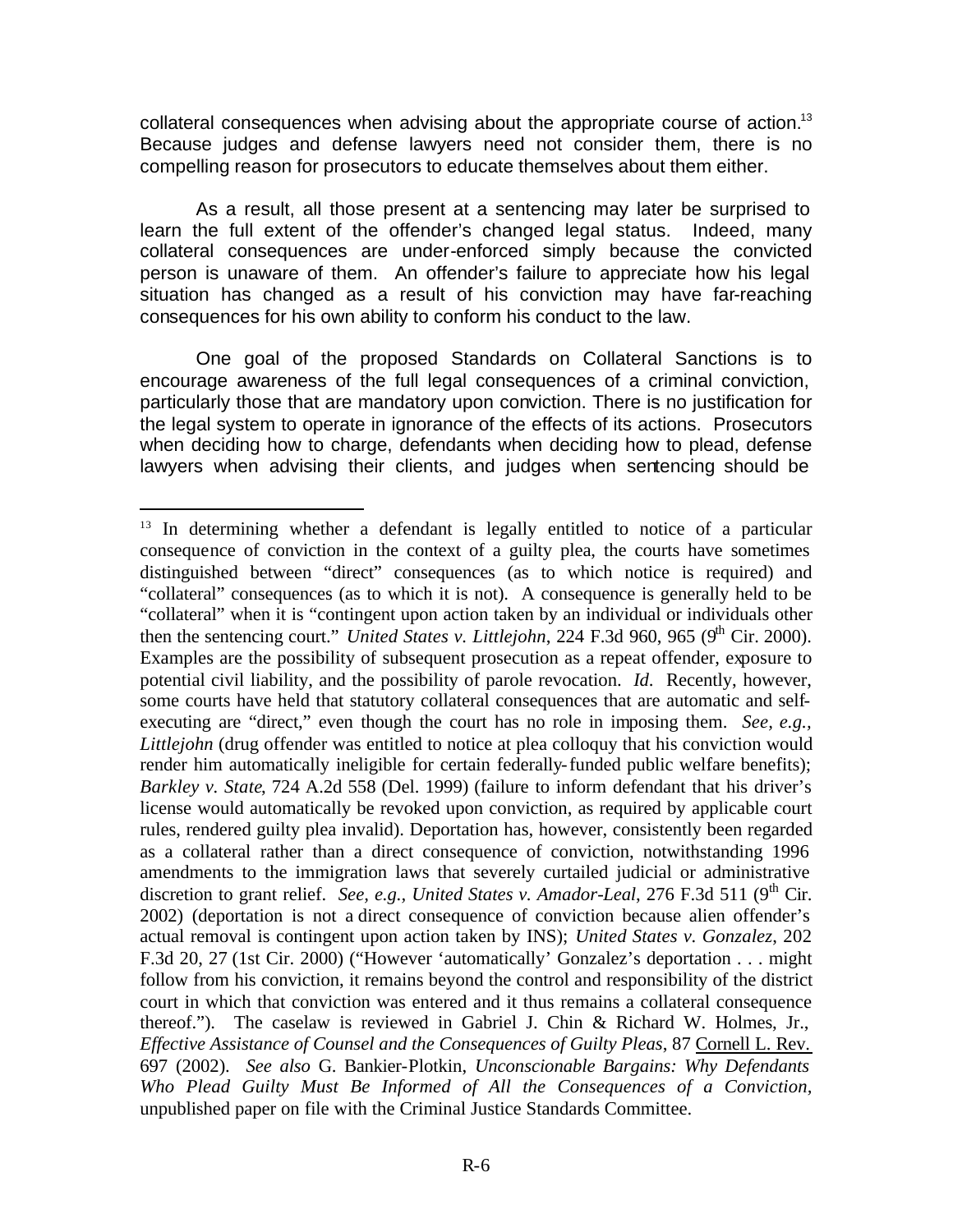aware, at least, of the legal ramifications of the decisions they are making.

A second goal of the proposed Standards is to focus attention on the impact of collateral consequences on the process by which a convicted person re-enters the free community, and is encouraged and supported in his efforts to become a law-abiding and productive member of society. As our prison population has grown in recent years, the concern for offender reentry has grown correspondingly.<sup>14</sup> At the same time, however, the laws restricting convicted persons in their ordinary life activities have multiplied, discouraging rehabilitation of criminals, and participating in the creation of a class of people who live permanently at the margin of the law. The criminal justice system aims at avoiding recidivism and promoting rehabilitation, yet collateral sanctions and discretionary barriers to reentry may severely impede an offender's ability for self-support in the legitimate economy, and perpetuate his alienation from the community.

Some restrictions on persons convicted of serious crimes are obviously necessary, and in some situations protective measures are so obviously appropriate across the board that case-by-case evaluation would be pointless and inefficient. On the other hand, many collateral consequences sweep far more broadly than can be justified in terms of any legitimate goal of the criminal justice system. If an appeal to fairness is not by itself sufficient to encourage attention to this public policy problem, perhaps an added concern for public safety and fiscal responsibility will.

### II. Terminology

The term "collateral consequences" as used in this document describes two analytically distinct effects of a criminal conviction: "collateral sanctions" and<br>"discretionary disqualification."<sup>15</sup> "Collateral sanctions" are those statutory "Collateral sanctions" are those statutory penalties and disabilities that automatically become effective upon conviction even if not included in the court's judgment of conviction.<sup>16</sup> The term signifies a

<sup>14</sup> *See* note 9, *supra*.

<sup>&</sup>lt;sup>15</sup> There is another definition of collateral consequences. In criminal justice literature, the term "collateral consequences" is sometimes used to refer to the social effects of incarceration. *See* John Hagan & Ronit Dinovitzer, *Collateral Consequences of Imprisonment for Children, Communities, and Prisoners*, in Prisons (Michael Tonry & Joan Petersilia, eds., 1999).

 $16$  A mandatory sentence is not within the definition of collateral sanction, because it does not take effect unless it is included as part of the sentence imposed by the judge. *See United States v. Moyer*, 282 F.3d 1311 (10th Cir. 2002) (allowing defendant to withdraw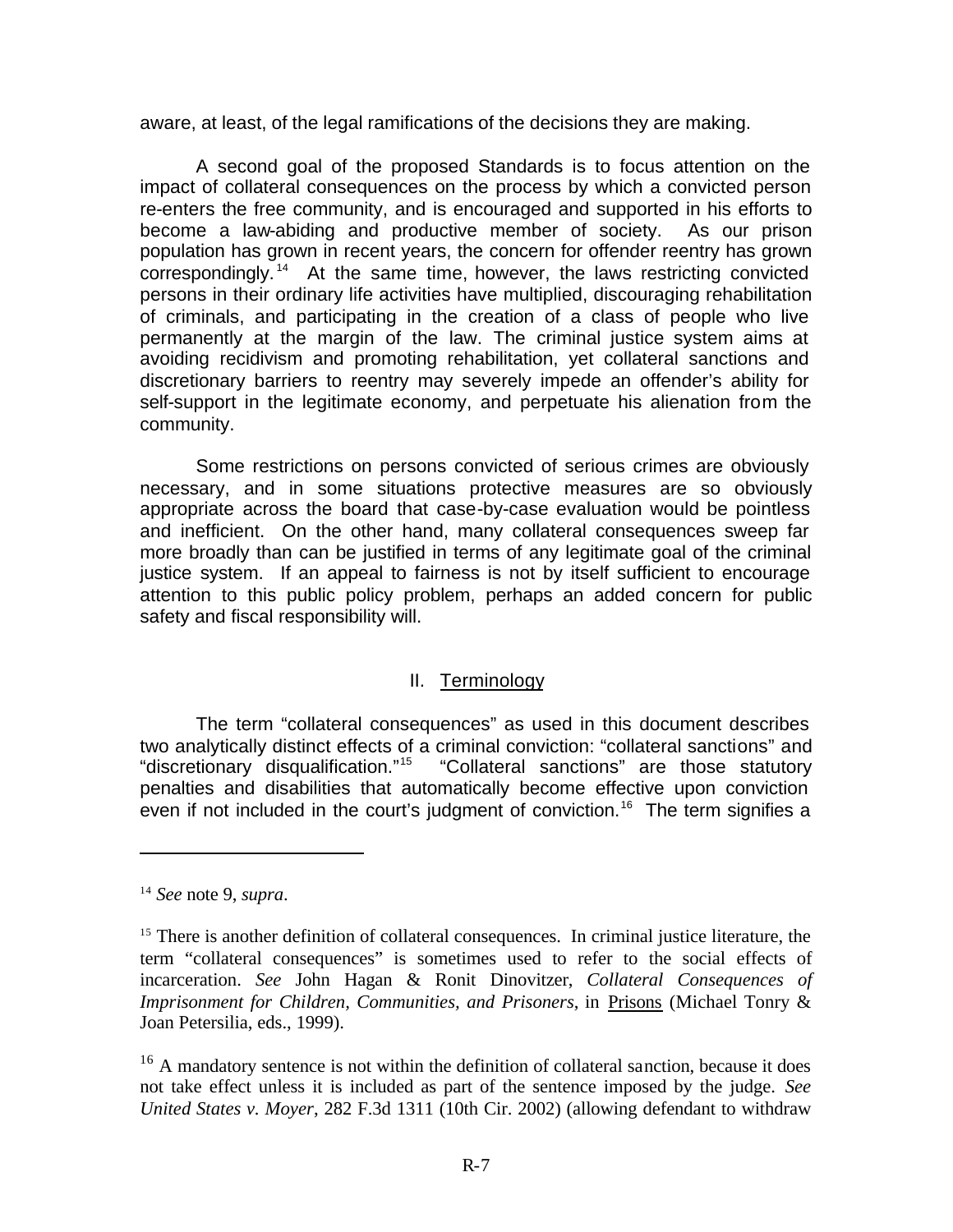direct and immediate change in an offender's legal status that does not depend upon some subsequent additional occurrence or administrative action, and that would not have occurred in the absence of a conviction. Examples are automatic loss of firearms privileges, per se disqualification from employment or public benefits, and mandatory felon registration. To the extent an offender's immigration status changes as a result of a criminal conviction, so that he becomes automatically deportable without opportunity for discretionary exception or revision, deportation too must be regarded as a "collateral sanction."<sup>17</sup>

The legal effect of a "collateral sanction" occurs or is authorized because of the conviction, and would not occur based on the underlying conduct alone. An illustration of this is 20 U.S.C. § 1091(r)(1), which provides that "a student who has been convicted of any offense . . . involving the possession or sale of a controlled substance *shall not be eligible* to receive any grant, loan or work assistance under this subchapter." (Emphasis supplied.) This statute does not apply to the class of students who are drug users, nor even to those who have violated the drug laws. Instead, it is aimed exclusively at students who have been convicted of drug crimes, and it is self-executing. All convicted drug law violators are in the affected class, and none but convicted drug law violators are in the affected class. Moreover, the legal effect of the disqualification is immediate and unqualified, and does not require any further discretionary action to come into play. It is in every sense just as "direct" a consequence of

guilty plea where mandatory minimum sentence not imposed by trial court); *Hurley v. Bureau of Prisons*, 1995 WL 631149 (1<sup>st</sup> Cir. Oct 24, 1995) ("the Bureau [of Prisons] had no obligation -- indeed no right -- to disregard the [illegal] sentence until the sentencing court or the court of appeals corrected it"). In addition, a defendant must by law generally be informed of the applicable mandatory minimum sentence before pleading guilty. *See United States v. Fernandez*, 205 F.3d 1020 (7th Cir. 2000); *United States v. Hernandez-Wilson*, 186 F.3d 1 (1<sup>st</sup> Cir. 1999); *State v. Miller*, 756 P.2d 122 (Wash. 1988).

 $\overline{a}$ 

 $17$  As previously noted, the courts have generally held deportation to be a "collateral" rather than a "direct" consequence of conviction in the context of a defendant's challenge to the validity of his guilty plea. *See* note 13, *supra*. At the same time, Professors Chin and Holmes point out that a growing number of state jurisdictions are requiring courts to ensure that aliens are advised about the deportation consequences of a conviction, by statute or court rule. *See* Chin & Holmes, *supra* note 13, at 708, n. 119; *State v. Yanez*, 2002 WL 31840905, 2002-Ohio-7076 ¶ 7 (Ohio App. Dec 20, 2002). Moreover, the federal statute which until 1990 authorized state and federal judges to issue a binding Judicial Recommendation Against Deportation ("JRAD") at sentencing was held to impose a higher duty of care on attorneys to warn their clients of the possibility of deportation. Chin & Holmes, *supra*, at 708, nn. 120, 121; *see also* note 30, *infra* (discussing JRAD's). Finally, misadvice about deportation or other collateral consequences is generally treated differently by the courts than mere non-advice. Chin & Holmes, *supra*, at n. 121.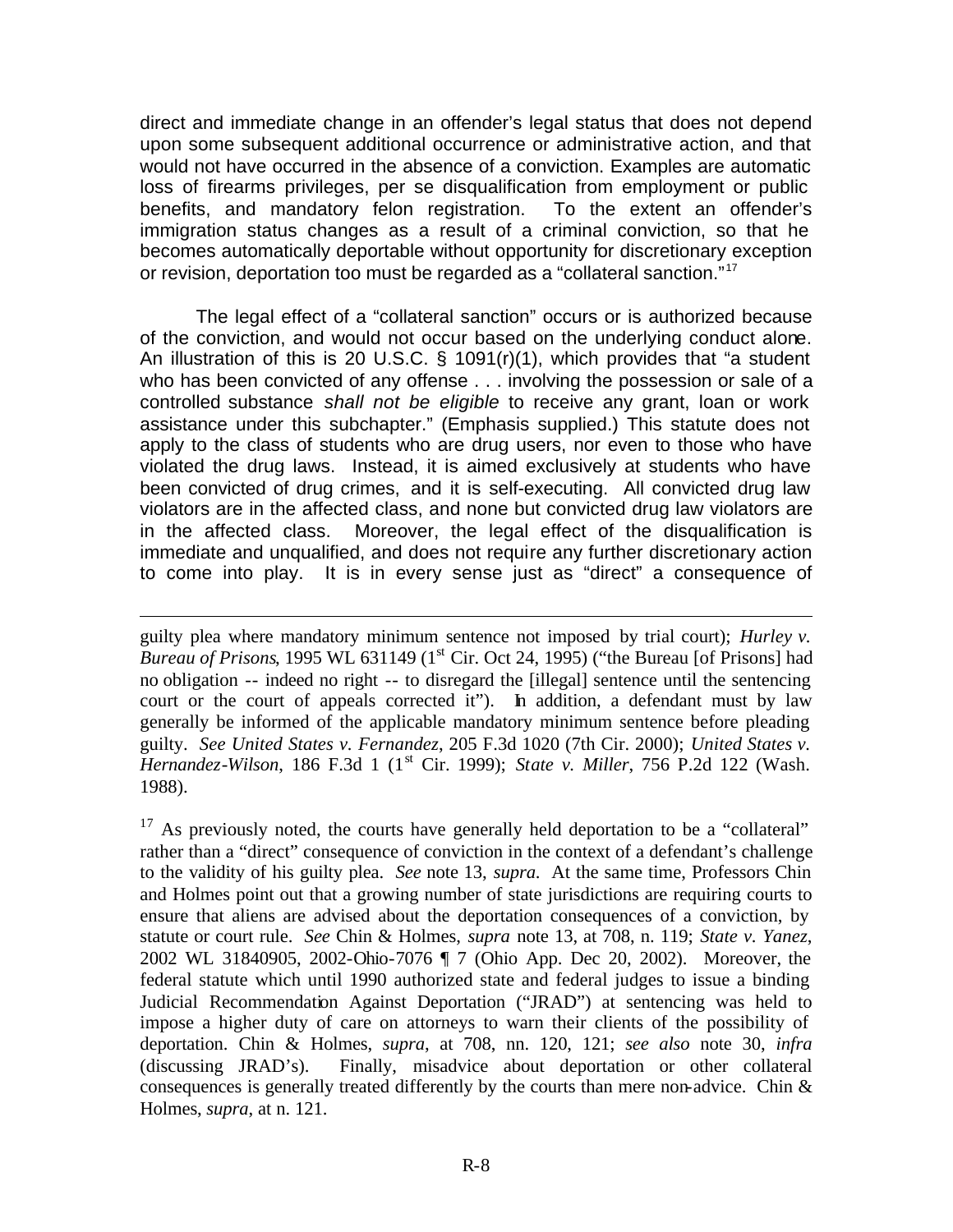conviction as a penalty imposed by the judge. *See United States v. Littlejohn*, *supra* note 13.

"Collateral sanctions" are to be distinguished from discretionary penalties or disabilities based on conduct underlying a criminal conviction, which could occur whether or not the person has been convicted. The proposed Standards deal with this more attenuated effect of conviction under the rubric of "discretionary disqualification." The disqualifying conduct might be established by the conviction, but it also might also be established in some other way, such as by a civil action or administrative determination. An example of a discretionary disqualification is the law that excludes persons who engage in "drug-related criminal activity" from federally funded housing benefits. *See* 24 C.F.R. § 966.4(l)(5)(i)(B). This provision states that a person may be evicted from public housing "regardless of whether the covered person has been arrested or convicted for such activity and without satisfying the standard of proof used for a criminal conviction." 24 C.F.R. § 966.4(l)(5)(iii)(A). Accordingly, drug law violators may be evicted even if they were never convicted. *See, e.g.*, *Edgecomb v. Housing Auth. of the Town of Vernon*, 824 F. Supp. 312 (D. Conn. 1993). Although, as a practical matter, many disqualified individuals' misconduct will be discovered through the criminal process, this is in some sense a coincidence, for the law is not aimed solely at persons convicted of crimes, and conviction has no consequence in and of itself. Individuals who in fact use drugs but are not convicted may as a practical matter be less likely to be penalized than individuals who use drugs and are convicted. But because the law covers conduct rather than conviction, it is not a collateral sanction under these Standards. Note also that in our example the penalty of eviction is discretionary (a person "may" be evicted), and thus distinguishable from the automatic ineligibility for student financial aid discussed in the preceding paragraph.

We recognize that the line between a mandatory collateral sanction and discretionary disqualification is not always a bright one. And, de facto distinctions that rely on a conviction to establish conduct may as a practical matter be just as burdensome and discouraging as distinctions based on rigid legal categories. But because they tend to be more subtle, they are correspondingly more difficult to get a handle on. For example, reasonable people might disagree about how to characterize the situation where membership in a disfavored category (e.g., drug traffickers) is established administratively by the fact of a (drug trafficking) conviction alone. If convicted persons are as a practical matter the *only* people disqualified under such a protocol, and if *all* convicted persons are disqualified without consideration of the equitable merits of their case, then this may look more like a mandatory "sanction" based on the fact of conviction, than a discretionary disqualification based on the conduct underlying the conviction. We have gone as far as we can in drawing a distinction between the two categories. We expect that further refinements will come only with experience.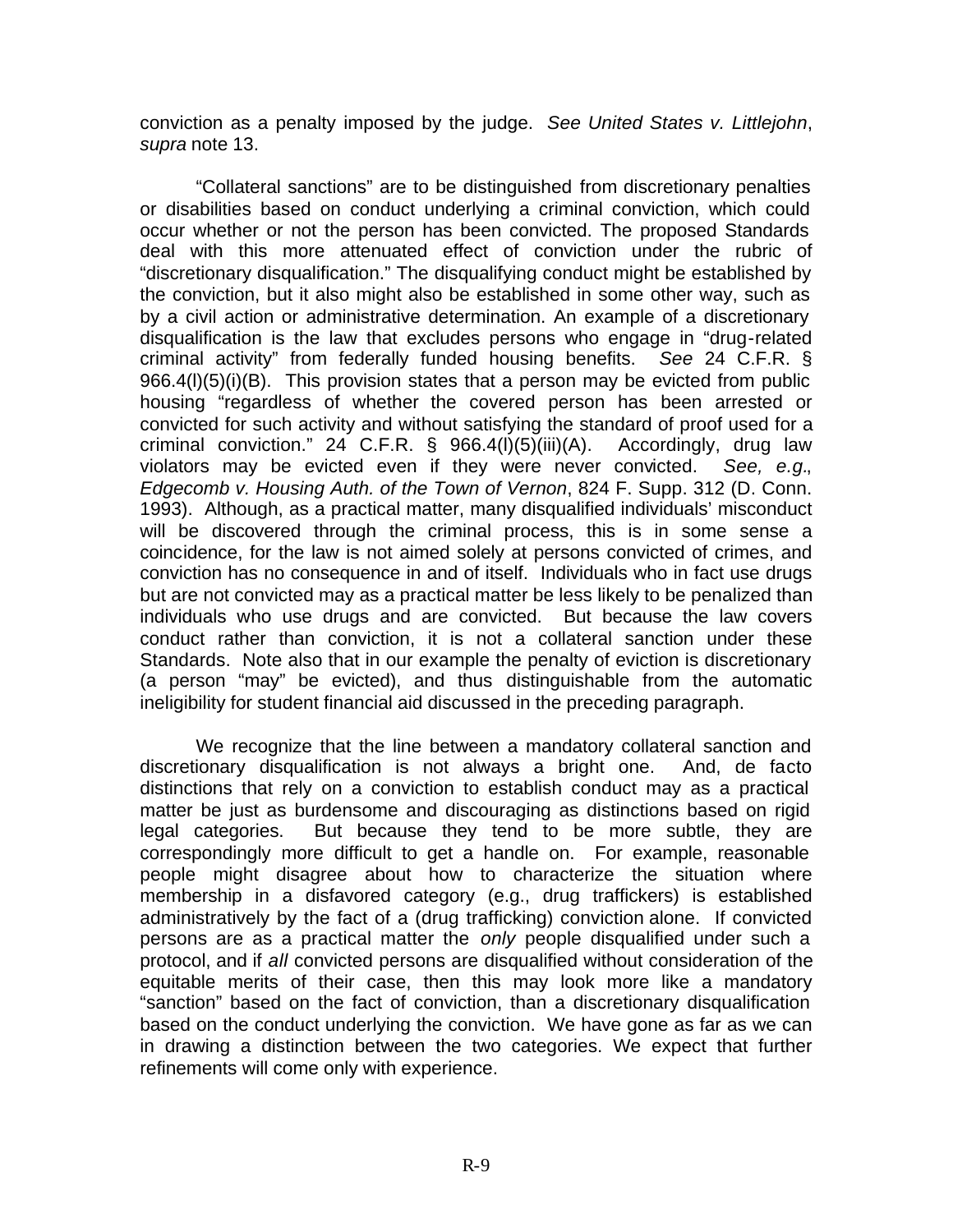#### III. Structure of the Standards

The proposed new Volume 19 is divided into three parts. Part I defines key terms, and sets out the objectives of the substantive provisions of the following parts. Collateral consequences of any kind should be strictly limited, and in any event closely related to the offense conduct involved. The defendant should be fully informed about collateral sanctions before pleading guilty and at sentencing, and the court should take them into account in determining the appropriate sentence. Discretionary disqualification should not discourage reentry of offenders into law-abiding society. Relief from collateral sanctions or discretionary disqualification should be readily available from the sentencing judge or an appropriate administrative agency.

Part II regulates the means by which collateral sanctions are imposed, sets out some substantive limits, and provides that relief from collateral sanctions should be readily available. Standard 19-2.1 provides that collateral sanctions should be collected in a single place in a jurisdiction's criminal code, making it possible for all actors in the system to determine what they are. Standard 19-2.3 requires a sentencing judge, before accepting a plea of guilty, to see that the defendant has been informed of all applicable collateral sanctions.<sup>18</sup> Standard 19-2.4 authorizes a sentencing court to take into account applicable collateral sanctions in determining an offender's overall sentence, and to confirm that the offender has been made aware of them.<sup>19</sup>

 Standard 19-2.2 provides that a collateral sanction should not be imposed on persons convicted of a particular offense unless the legislature determines that "the conduct constituting that particular offense provides so substantial a

<sup>&</sup>lt;sup>18</sup> Except as otherwise provided by statute or applicable rules of court procedure, this requirement may be satisfied by confirming on the record that defense counsel's duty of advisement under the Pleas of Guilty Standards has been discharged. In this regard, Standard 14-3.2(f) provides that defense counsel must, "to the extent possible," determine and advise the defendant of "possible collateral consequences" in advance of the entry of any plea. *See* note 3, *supra*. If information on applicable collateral sanctions is properly collected and made available to defense counsel pursuant to Standard 19-2.1, the contingent nature of this defense counsel duty should be eliminated. Note that a failure to notify a defendant under this Standard does not mean that the collateral sanction is ineffective or cast doubt on the validity of the plea, though the existence of a statute or court rule requiring such notification might. *See, e.g., Skok v. State*, 724 A.2d 558 (Del. 1999); *Barkley v. State*, 760 A.2d 647 (Md. 2000).

<sup>&</sup>lt;sup>19</sup> Collateral sanctions may but need not be included in the terms of the sentence imposed in open court, as required for a court-imposed sentence by the Sentencing Standards. *See*  Standards 18-5.19, 18-5.20, 18-5.21. *See* Part V(1), *infra*.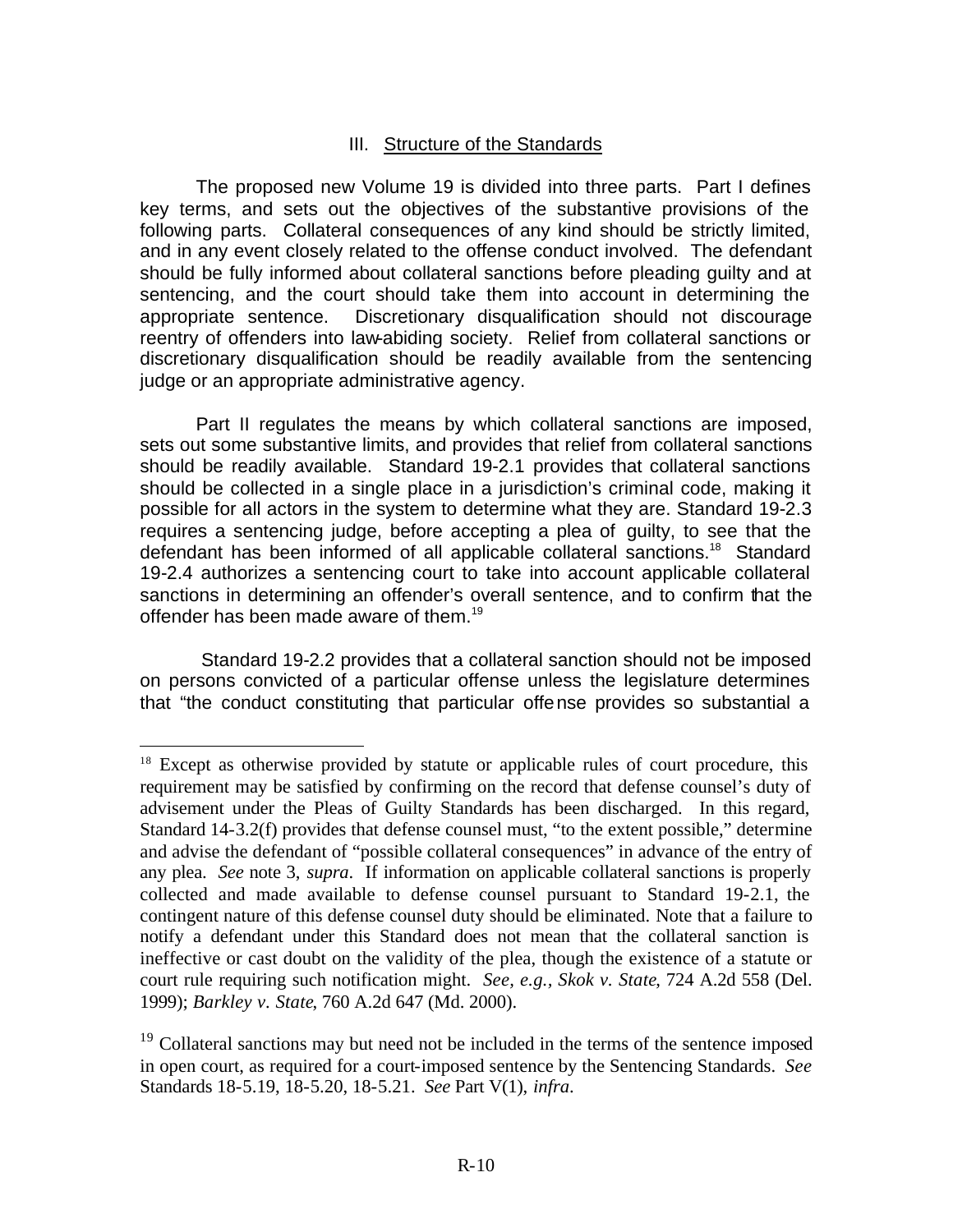basis for imposing the sanction that the legislature cannot reasonably contemplate any circumstances in which imposing the sanction would not be justified." Only such unambiguous circumstances justify dispensing with the case-by-case determinations contemplated by the Sentencing Standards.<sup>20</sup>

 Standard 19-2.4(a) authorizes a sentencing court to take into account applicable collateral sanctions in fashioning a package of sanctions at sentencing.<sup>21</sup> Although not stated in black letter, the sentencing judge's task will be facilitated if the legislature factors collateral sanctions into the statutory framework for sentencing, and takes them into consideration in determining the appropriate sanctions for each offense; $^{22}$  and, if the agency performing the intermediate function includes collateral sanctions in its guidance for sentencing courts, and when it collects, evaluates and disseminates information about sentences imposed in the jurisdiction.<sup>23</sup>

 Standard 19-2.5 provides that collateral sanctions should be subject to waiver, modification, or "timely and effective relief" from a court or a specified administrative agency.<sup>24</sup> Standard 19-2.5(a) contemplates a process for Standard 19-2.5(a) contemplates a process for obtaining relief from particular collateral sanctions, and Standard 19-2.5(c)

 $^{21}$  In accordance with the generally applicable principles of the Sentencing Standards, the sentencing court should ensure that the totality of the penalty is not unduly severe and that it does not give rise to undue disparity. *See* Standards 18-6.1, 18-6.2. It follows from the principle that collateral sanctions are brought directly into the sentencing process that they should not be enhanced or enforced except in accordance with the same principles that apply to the more conventional elements of a criminal sentence. Retroactive application of collateral sanctions presents particularly sensitive and difficult issues.

<sup>22</sup> *See* Standards 18-1.2, 18-2.1, 18-2.2, 18-2.4, 18-2.5, 18-3.11.

 $\overline{a}$ 

<sup>23</sup> *See* Standards 18-3.1, 18-3.12, 18-4.1, 18-5.1. It would also be helpful for presentence reports to include collateral sanctions in their descriptions of authorized sentences and sentence recommendations. Standard 18-5.4.

 $24$  Waiver or modification of a collateral sanction under Standard 19-2.5, whether at the time of sentencing or at some later time, would not preclude a court or administrative agency from taking action based on the conduct underlying the conviction, pursuant to Standard 19-3.1. *See infra.* 

 $20$  In recognizing the possibility that some collateral sanctions will be so clearly appropriate given the nature of the offense that the costs of making a discretionary caseby-case decision at the time of sentencing may not be justifiable, these Standards create a narrowly tailored exception to the individualized approach of the LSOP Standards, and of the Sentencing Standards themselves. *See* Part V(1)(a), *infra*.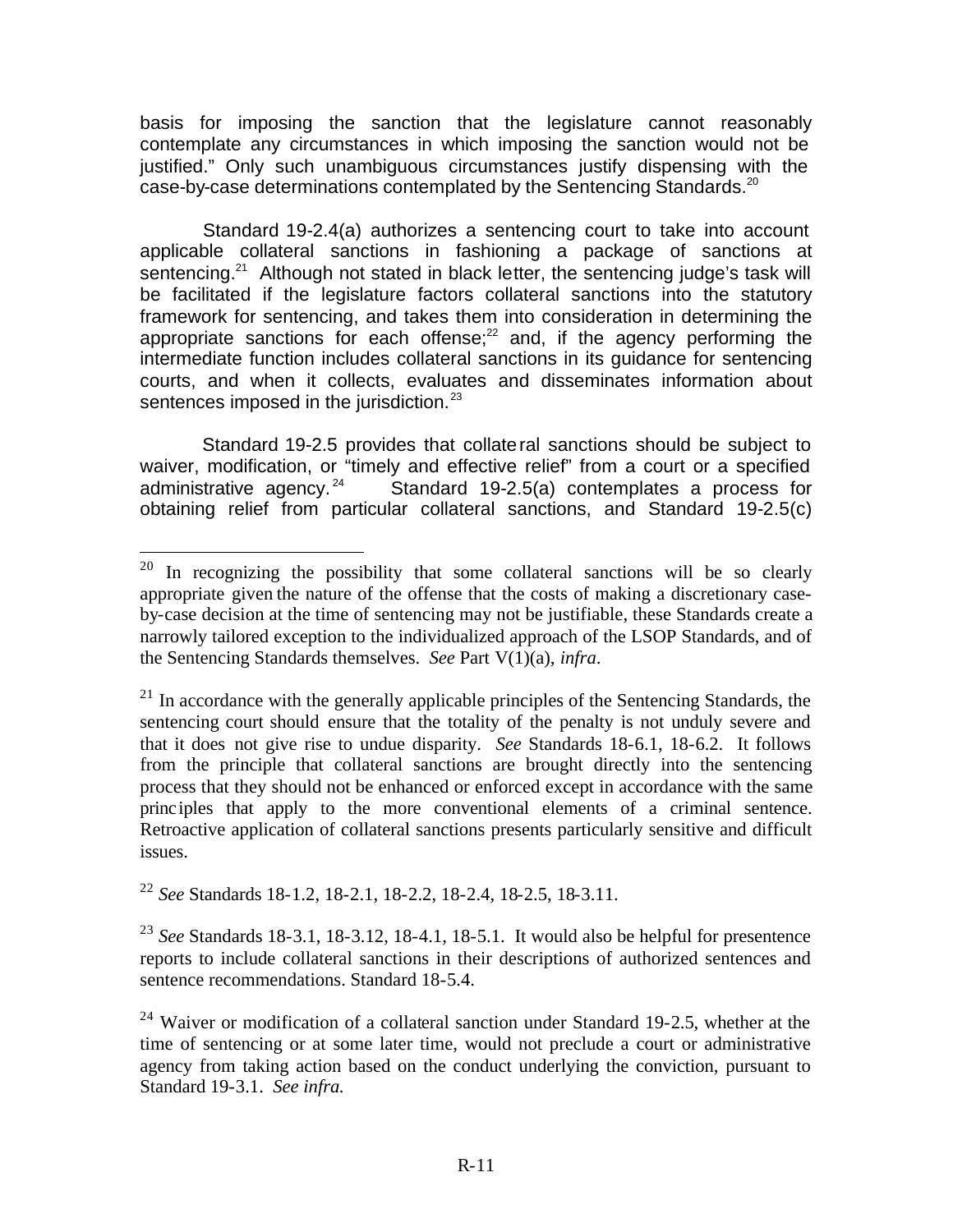provides for a judicial process that can lead to an order providing general relief from all collateral sanctions imposed by the law of that jurisdiction. The broad scope of paragraph (c) is further distinguishable from the more narrowly focused paragraph (a) in that it may serve as a vehicle for recognizing and rewarding rehabilitation. Accordingly, an order obtained pursuant to Standard 19-2.5(c) may not only accomplish general relief from legal disabilities imposed as a result of the conviction, it may also serve as evidence of a convicted person's good character. *See* Part V(2) and notes 33 and 34, *infra*. Standard 19-2.5(b) provides that a jurisdiction should make provision for obtaining relief from collateral sanctions based upon a conviction obtained in another jurisdiction.

Finally, Standard 19-2.6 provides that collateral sanctions depriving individuals of certain civil, judicial, and domestic rights should never be categorically imposed, carrying forward parts of the existing LSOP Standards.<sup>25</sup> In addition, a convicted person should not be denied eligibility for government programs providing necessities of life, including food, clothing, housing, medical care, disability pay, and Social Security benefits, unless the purposes of the program in question are reasonably being served by an alternative program.

Standard 19-2.6(a) bars deprivation of the right to vote as a result of conviction. Continuing the policy of the LSOP Standards, it leaves open the question whether states may deny persons the right to vote "during actual confinement."<sup>26</sup> The issue of prisoner voting remains subject to the general test in Standard 19-2.2. *See* note 25, *supra.*

Part III of the proposed Standards deals with unreasonable barriers to reentry posed by discretionary disqualification from benefits and opportunities on grounds related to a person's criminal conviction. It incorporates the substance of those provisions of the LSOP Standards not included in Part II, including those dealing with unreasonable denial of insurance, employment, licensing, and public housing.

<sup>&</sup>lt;sup>25</sup> The LSOP Standards explicitly exempt the right to sit on a jury during actual confinement of (as well as, surprisingly, while on probation and parole), and the right to serve as a court-appointed fiduciary. *See* Standard 23-8.5(b) and (d). The Standards Committee proposal makes no change in the current ABA policy on jury service, but does not specifically prohibit a bar against convicted persons serving as a court-appointed fiduciaries. This subject, like prisoner jury service and prisoner voting, *see infra*, should be dealt with under the general provisions of Standards 19-2.2 and 19-2.5(a).

<sup>&</sup>lt;sup>26</sup> The black letter of LSOP Standard 23-8.4 provides that prison inmates should vote at their place of residence, as opposed to their place of confinement. However, the commentary states: "The standard takes no position with respect to whether prisoners should be denied the right to vote while actually incarcerated."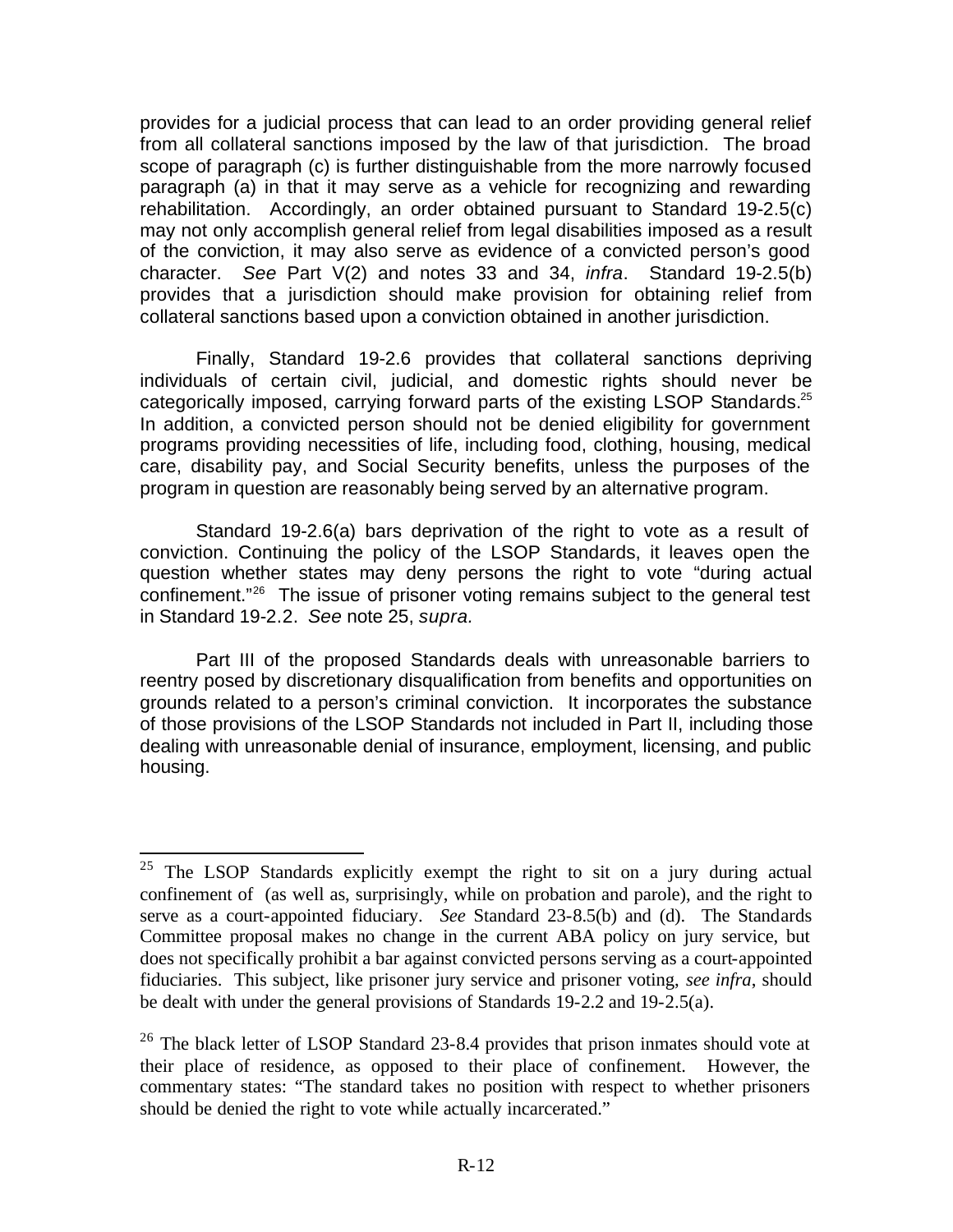Standard 19-3.1 deals with "discretionary disqualification," defined as a penalty that a non-judicial government agency or official is authorized but not required to impose on grounds "related to" a person's conviction. *See* proposed Standard 19-1.1(b). Recognizing that criminal misconduct may in some circumstances be relevant to the awarding of particular benefits or opportunities, this Standard permits discretionary disqualification if a finding that the person had engaged in the offense conduct would provide "a substantial basis for imposing the disqualification even if the person had not been so convicted." Even if a collateral sanction had been waived or modified pursuant to Standard 19-2.5, at the time of sentencing or at some later time, a court or an administrative agency could still take action based on the conduct underlying the conviction, pursuant to Standard 19-3.1. *See* note 24, *supra*. Standard 19-3.2 provides for the establishment of a process for obtaining review of, and relief from, any discretionary disqualification.

 Recognizing that the issue of private employment is a particularly sensitive one, though clearly important in the context of offender reentry, Standard 19-3.3 calls upon jurisdictions to encourage the employment of convicted persons by legislative and executive mandate, through financial incentives and otherwise. This section also provides for the adoption of legislation prohibiting the denial of insurance, or a private professional or occupational license, permit or certification, on grounds related to conviction "unless the conduct underlying the conviction would provide a substantial basis for denial even if the person had not been convicted."

## IV. Impact on Sentencing Practice

The requirement that collateral sanctions be brought directly into the sentencing process would result in three central changes to current sentencing practice:

1. *Codification*. Because collateral sanctions are often difficult to find, mandatory sanctions applicable to a particular offense or category of offense should be consolidated and collected in a single section of a jurisdiction's code. The difficulty in locating all of the widely dispersed statutes imposing collateral penalties undermines the fundamental purpose of notice and fairness behind criminal codes, and indeed, written law of any kind. A prosecutor, defense lawyer, judge or private citizen should be able to determine the full legal consequences of violation of a particular provision of the criminal code simply by reading it.

2. *Notice*. Before an offender pleads guilty or is sentenced, he or she should be informed of the full range of mandatory consequences of the conviction. This will provide notice of what an offender's actual legal liability is in the particular case.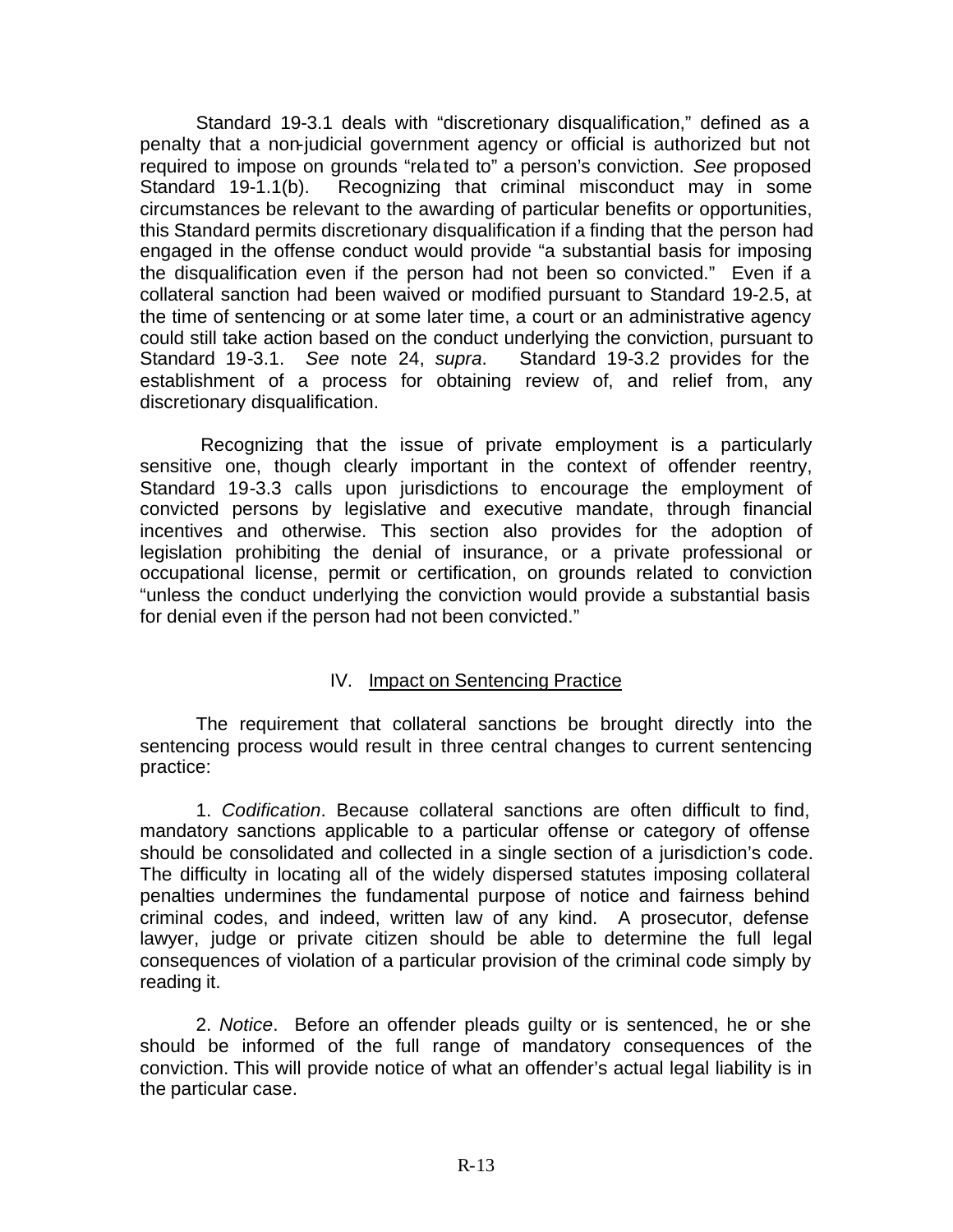3. *Consideration at sentencing.* Sentencing judges should be required to take into account collateral sanctions as part of the discretionary function of shaping a sentence. The reasons supporting this approach are set forth in detail below, but the central ideas are these: The Sentencing Standards are designed to be comprehensive, and coordinate in a single proceeding sanctions for all of an individual's crimes regardless of time or jurisdiction. Breaking down the strict civil-criminal dichotomy, they seek to achieve purposes beyond traditional punishment, including restitution and remediation. They extend to a variety of forms of sanction, including those traditionally regarded as collateral, such as felon registration. The Sentencing Standards are also designed to ensure that overall sanctions in a particular case are not excessive, and that they are consistent with those imposed in other similar cases. It would be inconsistent with the spirit of these Standards to have some penalties imposed in a carefully constructed and considered sentencing proceeding, while leaving other penalties, unknown in kind or amount, to be imposed without consideration by the sentencing judge.

## A. Collateral Sanctions Are Imposed For The Same Purposes As Those Identified in The Sentencing Standards

Collateral sanctions should be considered at sentencing because they are generally imposed to achieve the societal purposes of sentencing identified by the Sentencing Standards: promotion of respect for law, deterrence, incapacitation, punishment, restitution or rehabilitation. Standard 18-2.1. Classic examples include deportation, disenfranchisement, registration, ineligibility for public benefits, ineligibility for a license, and ineligibility for public employment. Disbarment, deportation and disenfranchisement are sometimes justified as methods of selective incapacitation, in that they remove the individual from a position where they might do harm. Obviously, all of these also might also serve to deter individuals from committing crimes or serve as punishment. It is hard to think of a collateral consequence not motivated by one or more of these purposes. Because collateral sanctions are animated by the same purposes as other sanctions, there is no reason they should not be treated as related to the sentence.

### B. Collateral Sanctions Are Impliedly Authorized by the Sentencing **Standards**

The Sentencing Standards authorize three kinds of non-incarceration sanctions: compliance programs, economic sanctions, and acknowledgment sanctions. Standard 18-2.2. In form, statutory collateral sanctions typically fall within one or more of these categories. In effect, the Sentencing Standards implicitly reject the "direct/collateral" analysis that some courts have relied on in holding that statutory disabilities and penalties are not the business of courts. *See* note 2 *supra*. Some sanctions typically considered collateral to the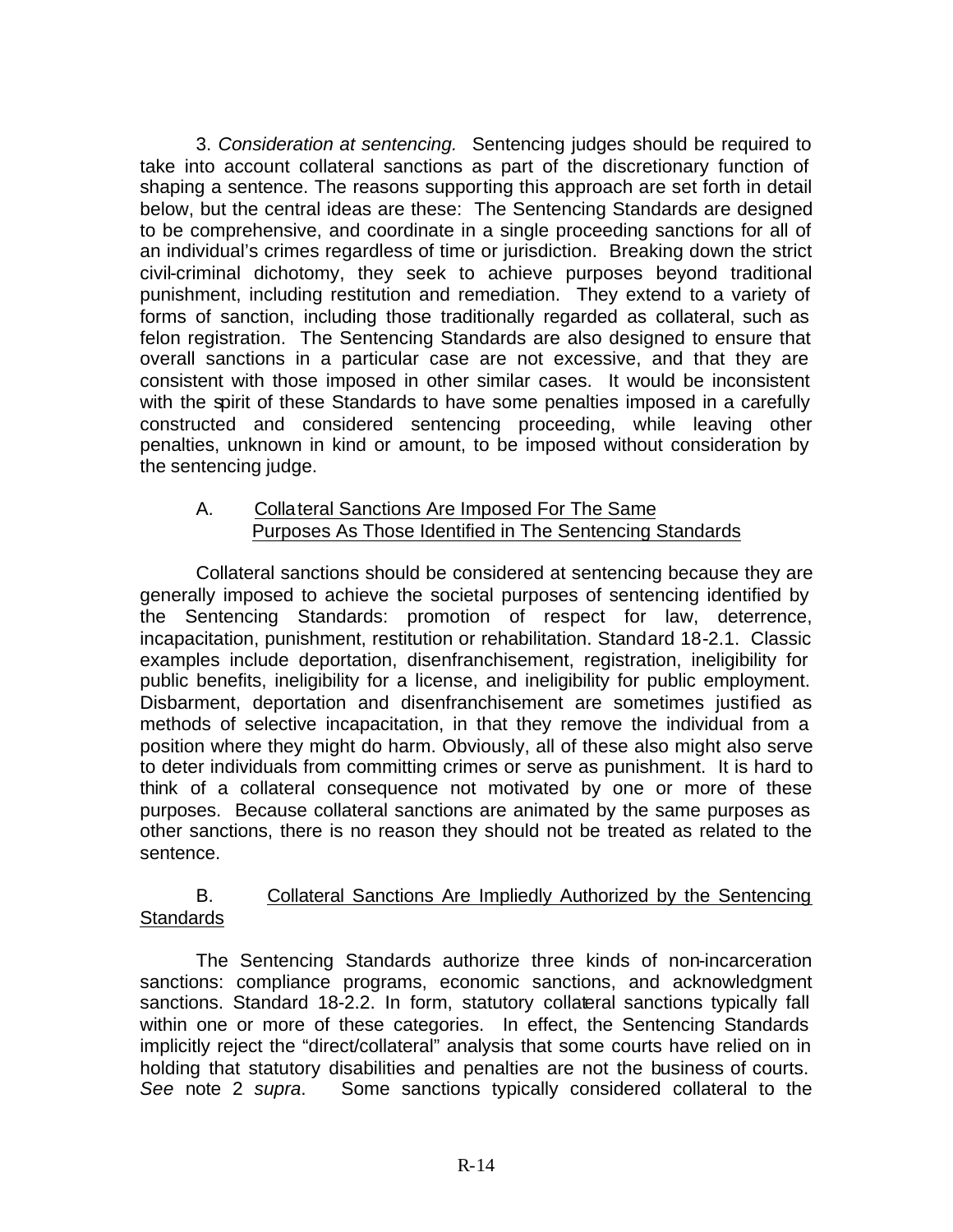sentencing process are explicitly within the contemplation of the Sentencing Standards, such as felon registration, asset forfeiture, habitual offender sentence enhancement, and prohibition on "engaging in specified business, employment or professional activities," which is akin to disbarment or other license termination. *See* Standard 18-3.13(d)(vii) (allowing prohibition on business pursuits); Standard 18-3.16, Commentary (forfeiture is a type of fine); Standard 18-3.5 (criminal history and recidivist sentencing); Standard 18-3.18, Commentary (registration is a type of acknowledgment sanction). Disbarment, deportation, disenfranchisement and disqualification for Icenses or benefits are compliance programs in the sense that they are designed to ensure that the individual is not in a position to violate the law again. They are economic sanctions because they deprive the individual of valuable benefits. They are also potentially acknowledgment sanctions.

In addition, the Sentencing Standards explicitly encourage the legislature to "be receptive to the development and use of new sanctions not set forth in these standards." Standard 18-2.2(b). This suggests that all sanctions are within the general contemplation of the Sentencing Standards. (The Pleas of Guilty Standards support the idea that collateral sanctions are part of sentencing in that they hold defense counsel responsible for advising the defendant of collateral sanctions when pleading guilty. Standard 14-3.2(f).)

The Standards emphasize the importance of tailoring the array of sanctions to the facts of the case and the characteristics of the offender. *See*  Standard 18-6.2(a). Excluding a significant category of sanctions from judicial purview would be inconsistent with the flexibility and discretion contemplated by the Standards. For example, a judge might impose a sanction without realizing that it was duplicated by a collateral sanction. Or, a judge might conclude that a different sanction would be preferable to a particular collateral sanction but would be unable to impose it.

The Sentencing Standards explicitly refer to some collateral sanctions in the context of organizational sentences. The Standards provide that "[s]entencing courts, in imposing fines upon organizations, should not duplicate sanctions imposed under statutory provisions, such as antitrust or securities laws, for government or private civil actions for equitable relief, money damages, or civil penalties that have the same deterrent or remedial purpose as the sanctions of the criminal law." Standard 18-3.16(d)(iii). The Commentary explains that "[w]hen overlapping laws serve overlapping purposes, their combined effect should be integrated rather than cumulated." Another reference states that presentence reports may include "[a]n assessment of the impact of possible sanctions and collateral consequences upon an organizational offender." Standard 18-5.4(b)(vii). Accounting for collateral sanctions in the organizational context while omitting any mention with respect to individual sentences does not reflect a decision that collateral sanctions are irrelevant to sentences of natural persons. Rather, the distinction arises because many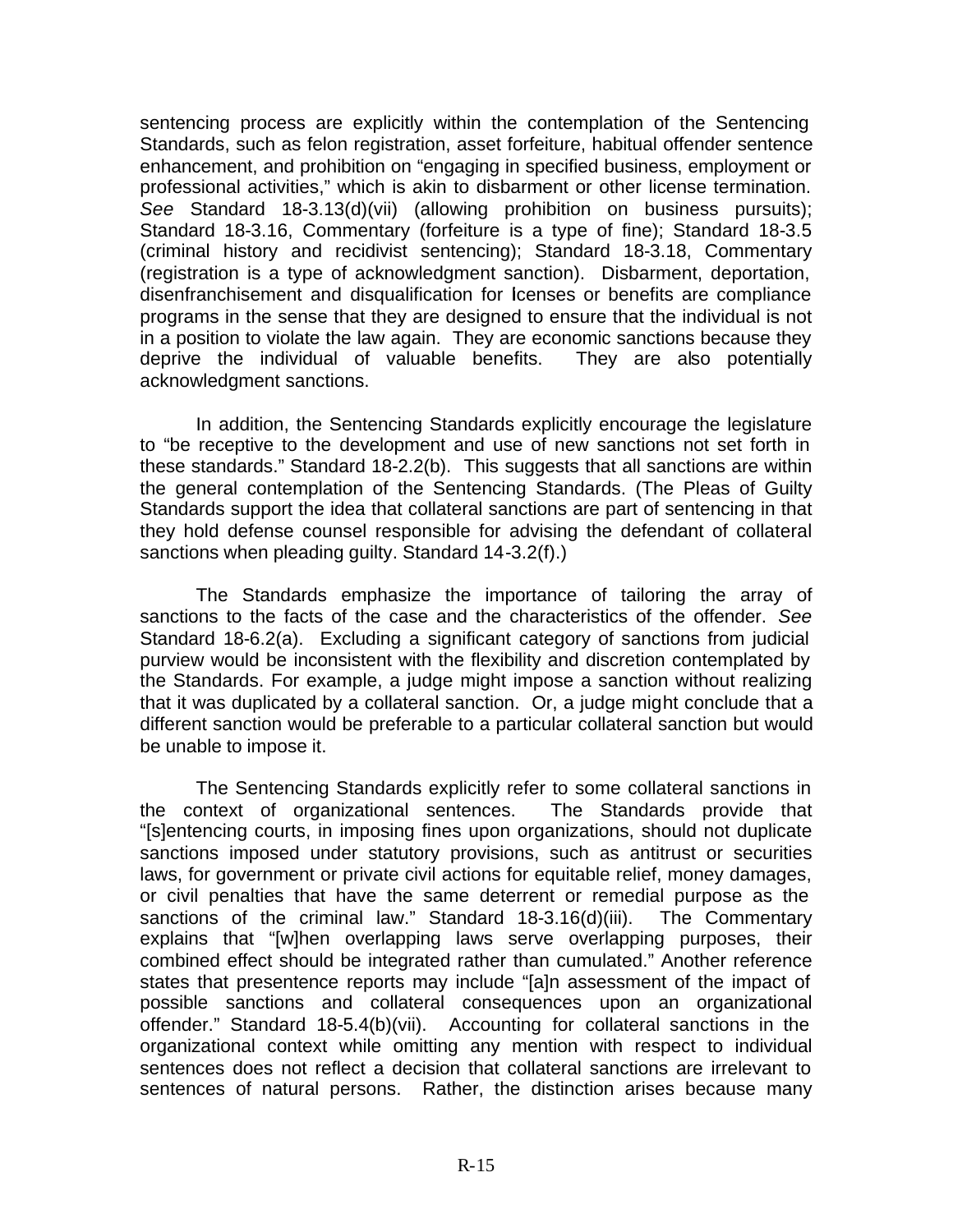collateral sanctions affecting individuals occur by operation of law upon conviction without the necessity for an independent civil action. The collateral sanctions contemplated by the organizational sentencing standards occur by independent civil action.

## C. Collateral Sanctions Must be Considered in Assessing Overall Severity of a Sentence

The Sentencing Standards reflect a concern that the overall package of sanctions not be overly severe.

In shaping a sentence that is a composite of different types of sanctions, a sentencing court should determine the level of severity for each type of sanction so that the composite sentence is no more severe than necessary to achieve the societal purposes for which it is imposed and does not result in unwarranted and inequitable disparities in sentences.

Standard 18-6.2(b). If the sentencing court is unable to take into account collateral sanctions, because it is unaware of them, the overall sentence may be unduly severe. *See also* Standard 18-3.12(e) ("The legislature should ensure that levels of severity of composite sentences that combine sanctions of different types are not, in the aggregate, unreasonably severe."). In addition, persons of equal culpability may receive vastly different punishments if, because of residence or occupation, for example, one is subject to particular collateral sanctions and the other is not. *See* Standard 18-2.5(b) (emphasizing the importance of eliminating "unwarranted and inequitable disparities in sentences.").

# D. Consolidated Sentencing

The Sentencing Standards emphasize consolidated dispositions. The Standards provide that the sentence should account for conviction of multiple offenses (Standards 18-3.7 (a-d), 18-6.5(a-f)), unexpired sentences from prior convictions (Standards 18-3.7(e), 18-6.5(g)), pending charges (Standards 18- 5.16), and sentences in different jurisdictions (Standards 18-3.8). The Standards even provide that "[t]he legislature should enact appropriate provisions to integrate the criminal sanction of restitution or reparation with a victim's right of civil action against an offender." Standard 18-3.15(d). The evident philosophy is that the sentencing proceeding should be comprehensive, wrapping up, to the extent possible, the individual's legal situation. There is no reason that collateral sanctions should not be considered in that proceeding.

# E. Clarity In Sentencing; Generation and Evaluation Of Information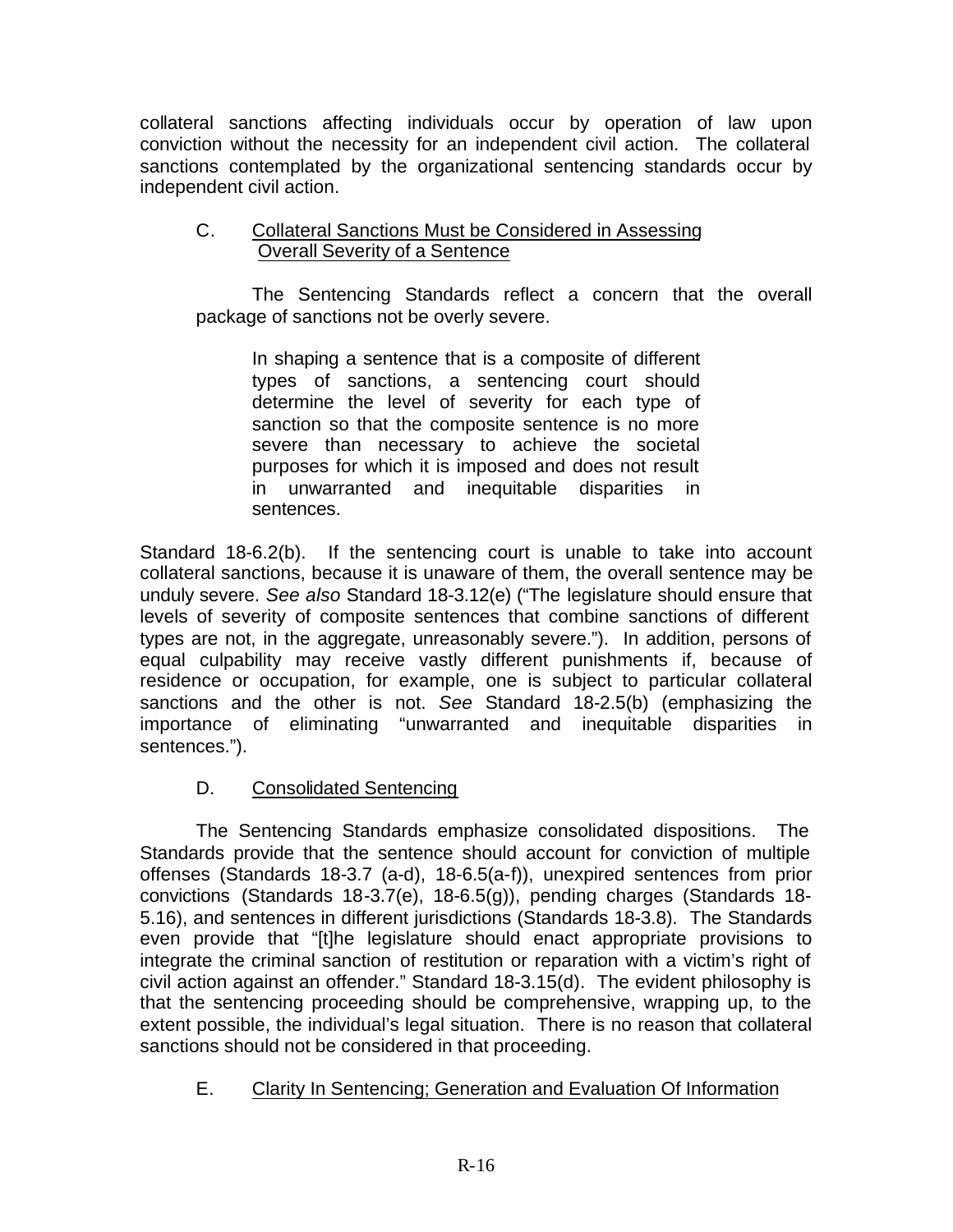The Standards value clarity in sentencing, both in the basic structure and in individual sentences. Thus, the Standards suggest that "[f]or each offense, the legislature should specify a maximum authorized severity level for each type of sanction." Standard 18-3.11. The presentence report may describe "the authorized types of sanctions and the ranges of severity." Standard 18-5.4(b)(vi). The sentencing court "should state with care the precise terms of the sentence imposed, and should state the reasons for selection of the type of sanction and the level of severity of the sanction in the sentence." Standard 18-5.19. *See also id*., Commentary ("Terms of sentences should be described with sufficient clarity that persons being sentenced can comprehend them."); Standard 18-4.4(c) (legislature should require that "apart from credit for good time, the sentences imposed will determine the length of sentences served."); *cf*. Model Penal Code, § 1.02 ("The general purposes of the provisions governing the sentencing and treatment of offenders are: . . . (c) to safeguard offenders against excessive, disproportionate or arbitrary punishment; (d) to give fair warning of the nature of the sentences that may be imposed on conviction of an offense"). If a substantial portion of the actual set of sanctions is imposed apart from the sentencing, the goals of understanding the costs of conviction is undermined.

This is particularly true because the Standards contemplate ongoing collection and evaluation of information to determine the efficacy, severity and fairness of particular sanctions. *See, e.g.,* Standard 18-2.7. If many sanctions are imposed off-budget, this goal cannot be achieved.

## V. Proposed Changes in ABA Policy

The Standards Committee decided not to accept several significant recommendations of the Task Force that developed the initial draft of the new Volume 19, each of which involved reaffirmation in whole or in part of specific provisions of the LSOP Standards. Those recommendations are summarized below, along with the Standards Committee's disposition of each one, to explain how the proposed new Standards would modify existing ABA policy.<sup>27</sup>

### *1. Mandatory v. Case-by-Case Approach*

The most fundamental difference between the Task Force draft and the Standards Committee proposal involves the mandatory nature of collateral sanctions. This difference manifests itself in several ways.

### *a. Applicability of the Sentencing Standards*

 $\overline{a}$ <sup>27</sup> The provisions of Part VIII of the LSOP Standards are described in note 4, *supra.*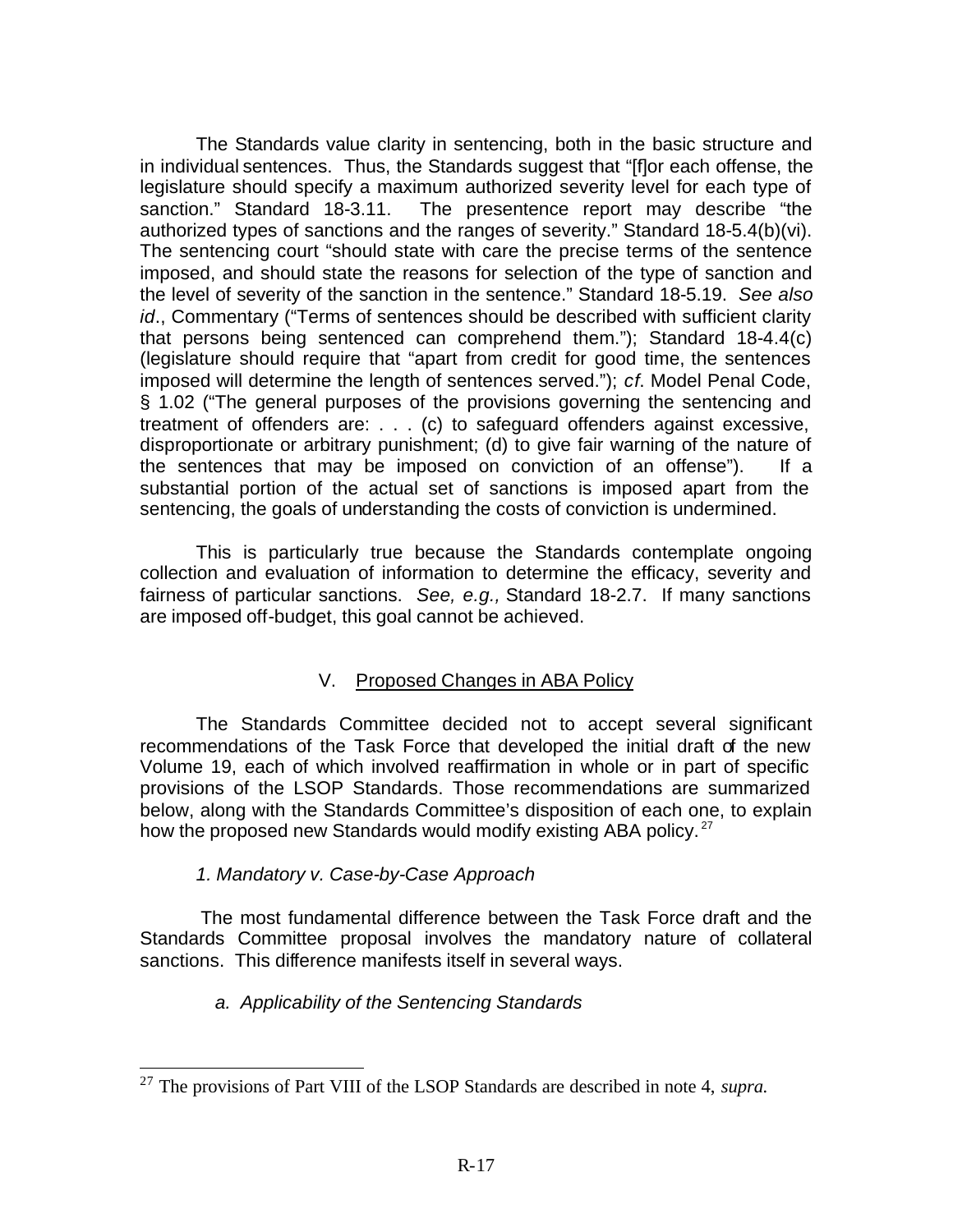The Task Force recommended that the case-by-case approach of the LSOP Standards be carried forward, reinforced by the analytical framework of the Sentencing Standards.<sup>28</sup> Thus, the Task Force recommended that the black letter make clear that collateral sanctions are an integral part of the sentence imposed by a court, and therefore fully subject to the provisions of the Sentencing Standards, including in particular their requirement of individualization.

The Standards Committee agreed with the Task Force that automatic collateral penalties are in every respect "sanctions" as that term in used in the Sentencing Standards. It also agreed that collateral sanctions should be brought into the sentencing process. However, it was unwilling to accept the argument advanced by the Task Force that collateral sanctions are conceptually part of the sentence itself, and thus fully subject to the Sentencing Standards. It underscored its conclusion in this regard by defining a collateral sanction as one that is effective even if not included in the judicially-imposed sentence. *See* Standard 19-1.1(a).

In essence, the Standards Committee concluded that there are certain situations in which a collateral sanction will be so clearly appropriate given the nature of the offense, that the costs of making a discretionary case-by-case decision at the time of sentencing are ordinarily not justifiable. Whereas the LSOP Standards themselves specify the few situations where mandatory disabilities are permissible, *see* note 4 *supra*, the Standards Committee proposal gives this responsibility to the legislature. At the same time, Standard 19-2.2 places a heavy burden of justification on the legislature where automatic collateral penalties are concerned, limiting collateral sanctions to those situations where "the conduct constituting that particular offense provides so substantial a basis for imposing the sanction that the legislature cannot reasonably contemplate any circumstances in which imposing the sanction would not be iustified."

### *b. Role of the Sentencing Court*

 $\overline{a}$ 

 In the Task Force proposal, the individualization required by the LSOP Standards, and by the Sentencing Standards, would be accomplished by giving the sentencing court authority to waive or modify any or all applicable collateral sanctions at the time of sentencing. The Standards Committee decided not to require that the authority to waive or modify be exercised at the time of sentencing, given the very narrow circumstances in which it will be appropriate to impose a collateral sanction in the first place. In this respect, Standard 19-2.2

 $28$  Indeed, unlike the LSOP Standards, the Task Force draft did not contemplate  $\frac{any}{long}$ exception to the requirement of individualization. As previously noted, *see* note 4 *supra*, the LSOP Standards permit a few "mandatory civil disabilities" that are "specifically preserved" in the Standards themselves.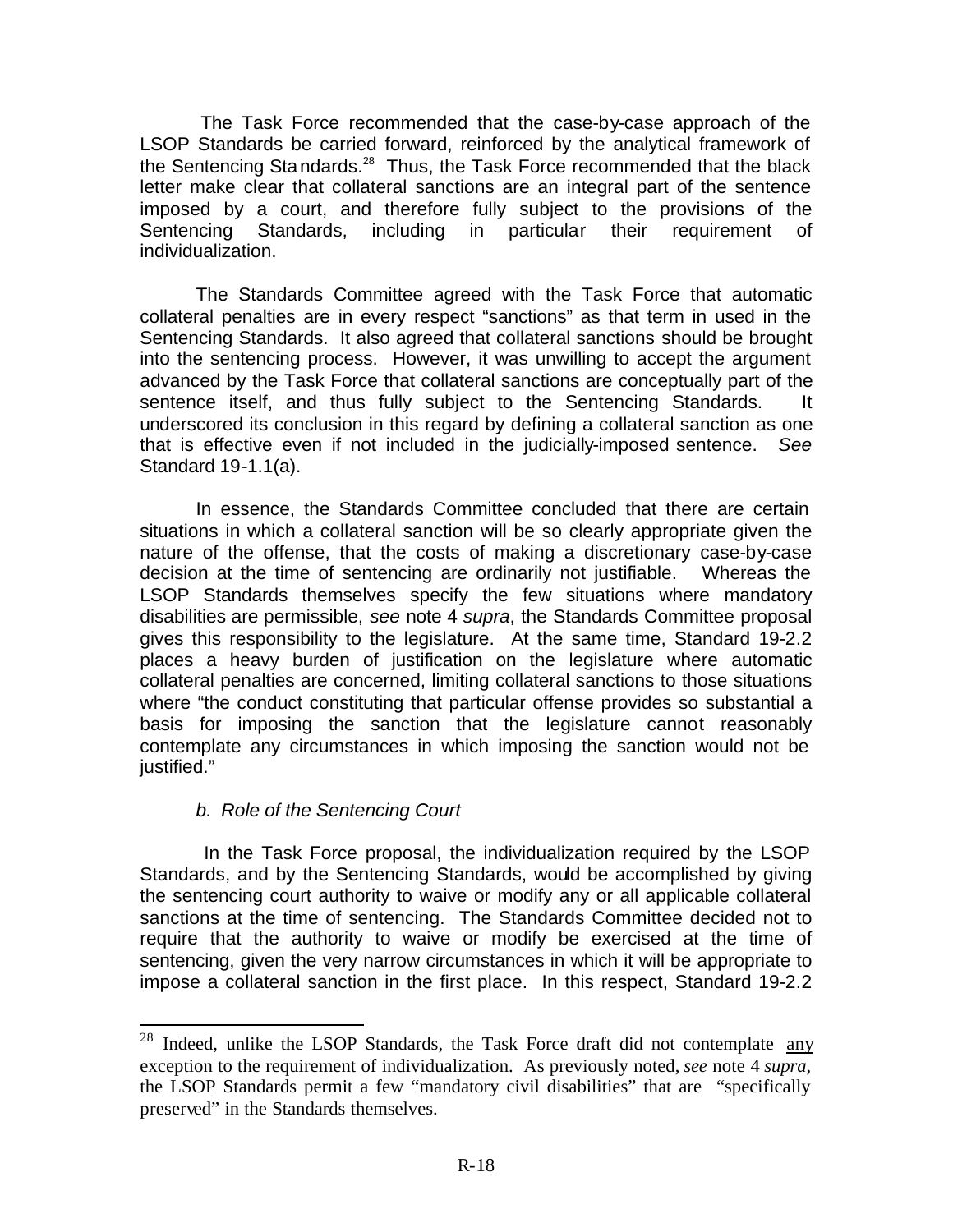could be said to create a narrowly tailored exception to the individualized approach of the Sentencing Standards.

The Standards Committee approached the issue of individualization less directly, through Standards 19-2.4(a) and 19-2.5(a). Standard 19-2.4(a) provides that a sentencing court should be required to take into account, and authorized it to consider, applicable collateral sanctions in determining an offender's overall sentence. Standard 19-2.5(a) provides that there should be a judicial or administrative mechanism for obtaining "timely and effective" relief from collateral sanctions that are or have become inappropriate or unfair in the particular case. The waiver authority could be exercised at the time of sentencing, but it could also be exercised at some later date. Through these two mechanisms, the Standards Committee sought to ensure that collateral penalties and disabilities will be tailored to the circumstances of each individual offender.

The Standards Committee decided against dealing in black letter with issues of severity and proportionality, retroactivity, enhancement and enforcement, as recommended by the Task Force, reasoning that the strict criteria of Standard 19-2.2, together with the relief mechanisms provided by Standards 19-2.4(a) and 19-2.5(a), together provide an adequate safety valve. Recommended approaches to procedural and substantive issues of relief and modification can be discussed in commentary.

### c*. Inclusion in the record of the sentence*

The Task Force recommended that all applicable collateral sanctions be set forth in the court's judgment, as required by the Sentencing Standards for a court-imposed sentence: "Imposition of a sentence in open court and the written record thereof should include the type and duration of any collateral sanctions imposed." The Standards Committee agreed that the court should ensure that an offender has been notified of applicable collateral sanctions, either when accepting a guilty plea or at sentencing. However, except where notification by the court itself is otherwise required by law or rules of procedure, the court's obligation may be satisfied by confirming on the record that defense counsel has advised the defendant of all applicable collateral sanctions under the law of the state where the prosecution is pending, and under federal law. *See* proposed Standards 19-2.3, 19-2.4(b).  $29$ 

## *d. Recommendation against deportation*

 $29$  Because a collateral sanction by definition takes effect without being included in the sentence, see Standard 19-1.1(a); ordinarily, a failure to notify a defendant of a particular collateral sanction does not provide a basis for challenging the validity of a guilty plea. *See* note 13, *supra*.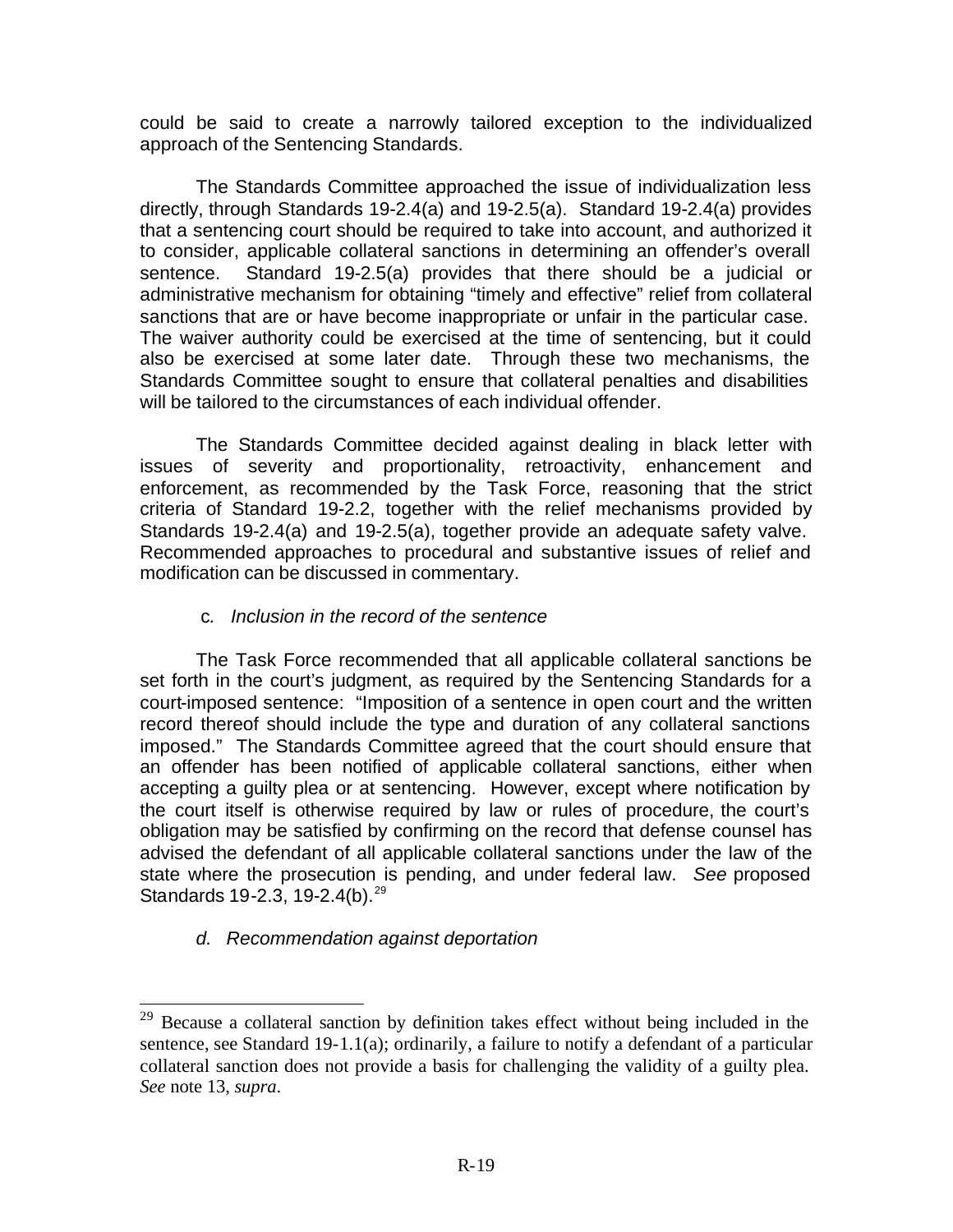The Task Force recommended including a specific provision, similar to the one that until recently existed in federal immigration law, giving sentencing judges (both state and federal) authority to make binding recommendations against an individual's deportation as a result of conviction (the so-called "JRAD").<sup>30</sup> The Standards Committee decided against including a specific provision in black letter addressing the court's authority to grant relief from deportation, in part because such authority must derive in the first instance from federal immigration laws. In this regard, it recognized that Standard 19-2.5(a) directs the legislature in each jurisdiction (including Congress) to make provision for "timely and effective relief from any collateral sanction imposed by the law of that jurisdiction." Current ABA policy provides for broad access to JRAD's,  $31$  and the issue can be addressed in commentary to Standard 19-2.5(a).

## 2*. Expungement*

 $\overline{a}$ 

The LSOP Standards include a provision recommending the enactment of a judicial procedure for expungement of a criminal conviction, "the effect of which would be to mitigate or avoid collateral disabilities." Standard 23-8.2. The relevant commentary provides that expungement "annuls the fact of conviction and, thus, invalidates adverse actions taken  $\dots$  on the basis of the conviction." $^{32}$ Thus the LSOP Standards contemplate the broadest scope for expungement,

<sup>&</sup>lt;sup>30</sup> In the 1917 statute that made aliens convicted of certain crimes in the United States subject to deportation, Congress authorized state and federal sentencing judges to issue a "judicial recommendation against deportation," a binding determination that deportation was not warranted on the facts of the case. *See* Act of Feb. 5, 1917, § 19(a), 39 Stat. 874, 889-90; Immigration and Nationality Act of 1952, § 241(a), 66 Stat. 163 (repealed 1990). Sentencing judges had responsibility for making these "JRAD" determinations in most cases for the next 73 years. *See generally* Margaret H. Taylor & Ronald Wright, *The Sentencing Judge as Immigration Judge*, 51 Emory L.J. 1131 (2002). The black letter proposed by the Task Force specifically approved the traditional role of the sentencing judge in this context, on the theory that, like other sanctions, deportation should be imposed on a case-by-case basis as part of a criminal sentence.

<sup>&</sup>lt;sup>31</sup> A 1975 ABA House resolution states that "Relief from deportation upon grant of a pardon or judicial recommendation against deportation, now restricted to convictions for crimes involving moral turpitude, should be made applicable to deportability predicated on any criminal conviction."

 $32$  The commentary to Standard 23-8.2 notes that the first edition of the Standards endorsed expungement only for probationary sentences, see Standards Relating to Probation § 4.3 (1970). In extending the potential benefits of expungement to those released from prison, the commentary opines that "[a]dditonal punishment is the only end served by withholding an opportunity for expungement from those sentenced to confinement."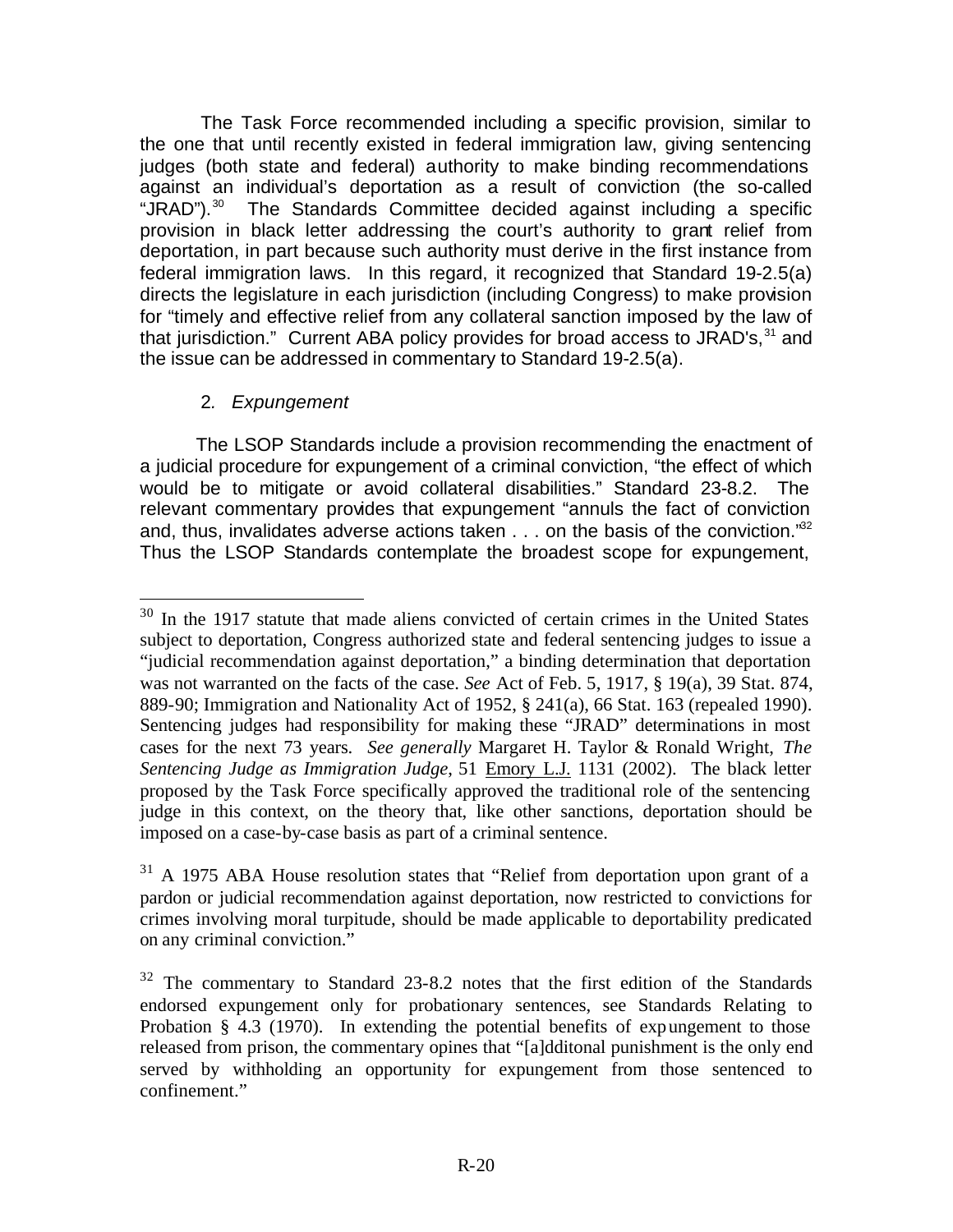and do not provide for any less sweeping means of obtaining relief from collateral disabilities. $33$ 

The Task Force declined to endorse the broad concept of expungement contained in the LSOP Standards. And, it noted that there is no common understanding of what an "expungement" actually accomplishes, e.g., whether an expunged conviction can serve as a predicate offense, whether an expungement eliminates all collateral sanctions, and whether an individual whose conviction has been expunged may deny the fact of his conviction in response to a direct inquiry.<sup>34</sup> In any event, particularly in light of modern technology and the needs of law enforcement, it seemed to the Task Force both undesirable and

 $34$  The Committee recognized that relief by way of expungement or set-aside is available in a number of jurisdictions, either by statute or common law precedent, particularly for cases involving youthful or minor offenses. However, it also recognized that the legal effect of expungement or sealing varies widely from jurisdiction to jurisdiction. *See, e.g.,* Michael D. Mayfield, *Revisiting Expungement: Concealing Information in the Information Age,* 1997 Utah L. Rev. 1057 (1997); James W. Diehm, *Federal Expungement: A Concept in Need of a Definition,* 66 St. John's L. Rev. 73 (1992); Franklin, *Expunging Criminal Records: Concealment and Dishonesty in an Open Society,*  9 Hofstra L. Rev. 733 (1981). *See also* T. Markus Funk, *A Mere Youthful Indiscretion? Reexamining the Policy of Expunging Juvenile Delinquency Records*, 29 U. Mich. J. L. Reform 885 (1996). Indeed, the federal courts have never even been able to agree about what the "set-aside" provision in the Federal Youth Corrections Act actually accomplished. *Compare Doe v. Webster*, 606 F.2d 1226 (D.C. Cir. 1979) (record of YCA conviction that has been set aside must be sealed, and government must response in the negative to all inquiries about the offense) and *United States v. Purgason*, 565 F.2d 1279  $(4<sup>th</sup>$  Cir. 1977) (defendant with YCA set-aside may lawfully purchase firearms); *with Bear Robe v. Parker*, 270 F.3d 1192 ( $8<sup>th</sup>$  Cir. 2001) (set-aside conviction may nonetheless serve as a basis for termination of employment) and United States *v. McMains*, 540 F.2d 387 (8<sup>th</sup> Cir. 1976) (YCA set-aside provision does not authorize expungement). *See* Fred C. Zacharias, *The Uses and Abuses of Convictions Set Aside Under the Federal Youth Corrections Act,* 1981 Duke L. J. 477 (1981); Note, *Expungement of Criminal Records under the Youth Corrections Act*, 62 Iowa L. Rev. 547 (1976).

 $\overline{a}$  $33$  The commentary to Standard 23-8.2 explains that "in many states the problem of collateral consequences has been attacked indirectly by establishing a procedure which in legal effect annuls the fact of conviction and, thus, invalidates adverse actions taken against an offender on the basis of that conviction." It notes that records of an expunged conviction should remain available to law enforcement agencies, and that there should be no bar to the use of a prior conviction for sentence enhancement. *See* commentary, note 1. Offering a nostalgic snapshot of the times, it goes on to reflect that "[a]s the number of disabilities diminishes and their imposition becomes more rationally based and more restricted in coverage, the need for expungement and nullification statutes decreases."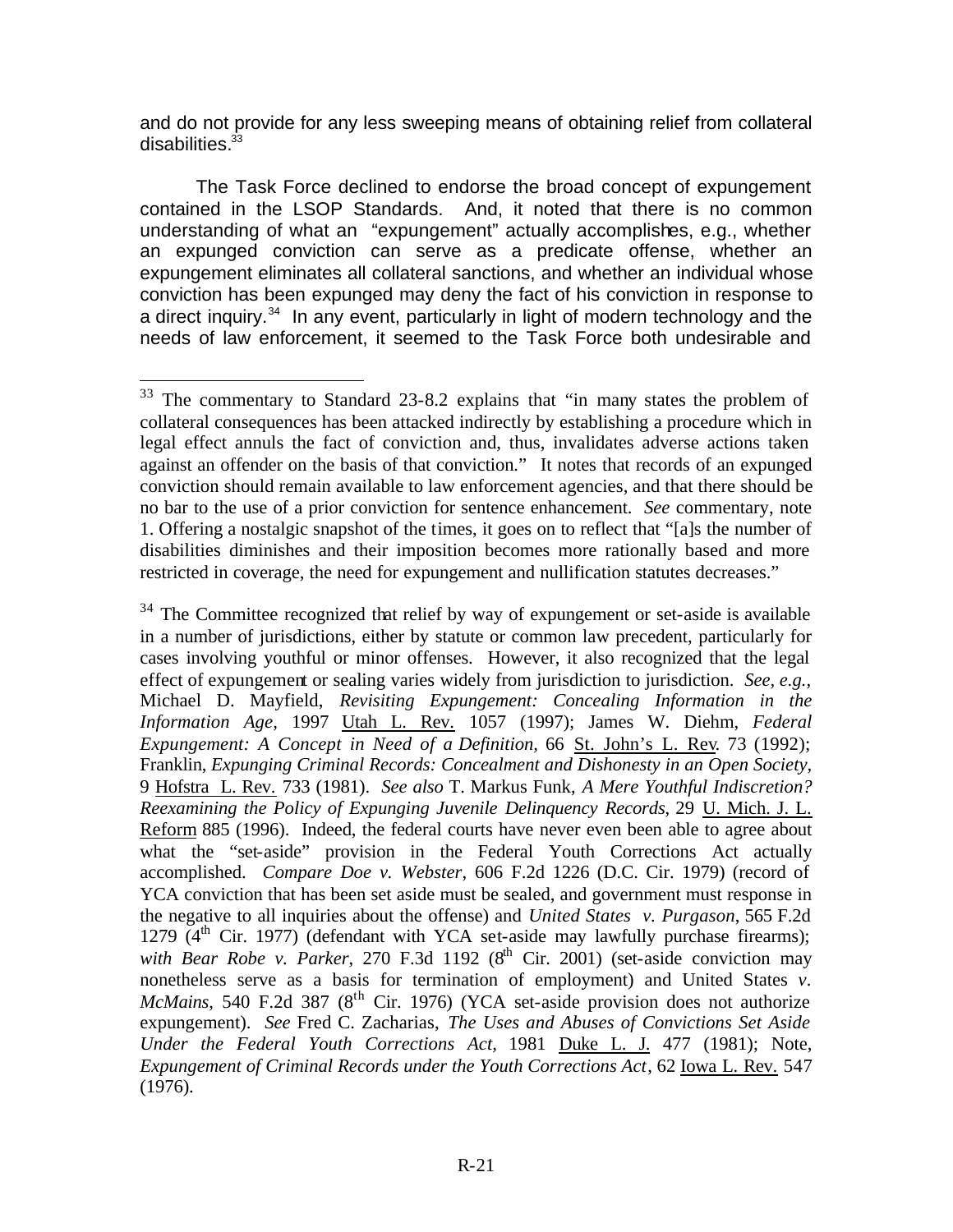impracticable to suggest that the records of a conviction should be actually destroyed. It proposed instead that a process be established whereby conviction records could be sealed from the general public, but remain available to the convicted person and to authorized judicial and law enforcement personnel.

The Standards Committee agreed that expungement understood in the broad annulment sense of the LSOP Standards was impractical and undesirable. Sealing did not seem to the Committee to offer a conceptually distinct alternative. The Committee considered endorsing the approach of the Model Penal Code, which contemplates a judicial process for "vacating" a conviction in order to obtain relief from collateral sanctions, based on evidence that the convicted person has fully satisfied the sentence and led a law-abiding life since release from confinement.<sup>35</sup>

In the end, the Standards Committee decided against including any reference at all to expungement, sealing or set-aside in the black letter. Instead, Standard 19-2.5(c) now provides simply that each jurisdiction should have a provision for obtaining general relief from all applicable collateral sanctions. The black letter's silence about expungement or set-aside is not intended to discourage jurisdictions from adopting such procedures, but simply to recognize that there are a variety of options for implementing Standard 19-2.5(c). These will be discussed in commentary.

*3. Temporary suspension from participation in government programs providing necessities of life when such benefits are otherwise being provided.* 

<sup>&</sup>lt;sup>35</sup> Under § 306.6 of the Model Penal Code ("Loss and Restoration of Rights Incident to Conviction or Imprisonment"), the sentencing court may issue an order relieving collateral consequences after an offender has satisfied his sentence ("so long as the defendant is not convicted of another crime, the judgment shall not thereafter constitute a conviction for the purpose of any disqualification or disability imposed by law because of the conviction of a crime"). After an additional period of law-abiding conduct, the sentencing court may order that a conviction be **"**vacated." Notwithstanding any such order, the conviction may still serve as a predicate offense, and for impeachment purposes. Moreover, even a vacated conviction may serve as evidence of the commission of the crime, "whenever the fact of its commission is relevant to the exercise of the discretion of a court, agency or official authorized to pass upon the competency of the defendant to perform a function or to exercise a right or privilege that such court, agency or official is empowered to deny, except that in such case the court, agency or official shall also give due weight to the issuance of the order." Finally, such an order "does not justify a defendant in stating that he has not been convicted of a crime, unless he also calls attention to the order." It does not appear that the nuanced approach in § 306.6 was widely adopted in the states.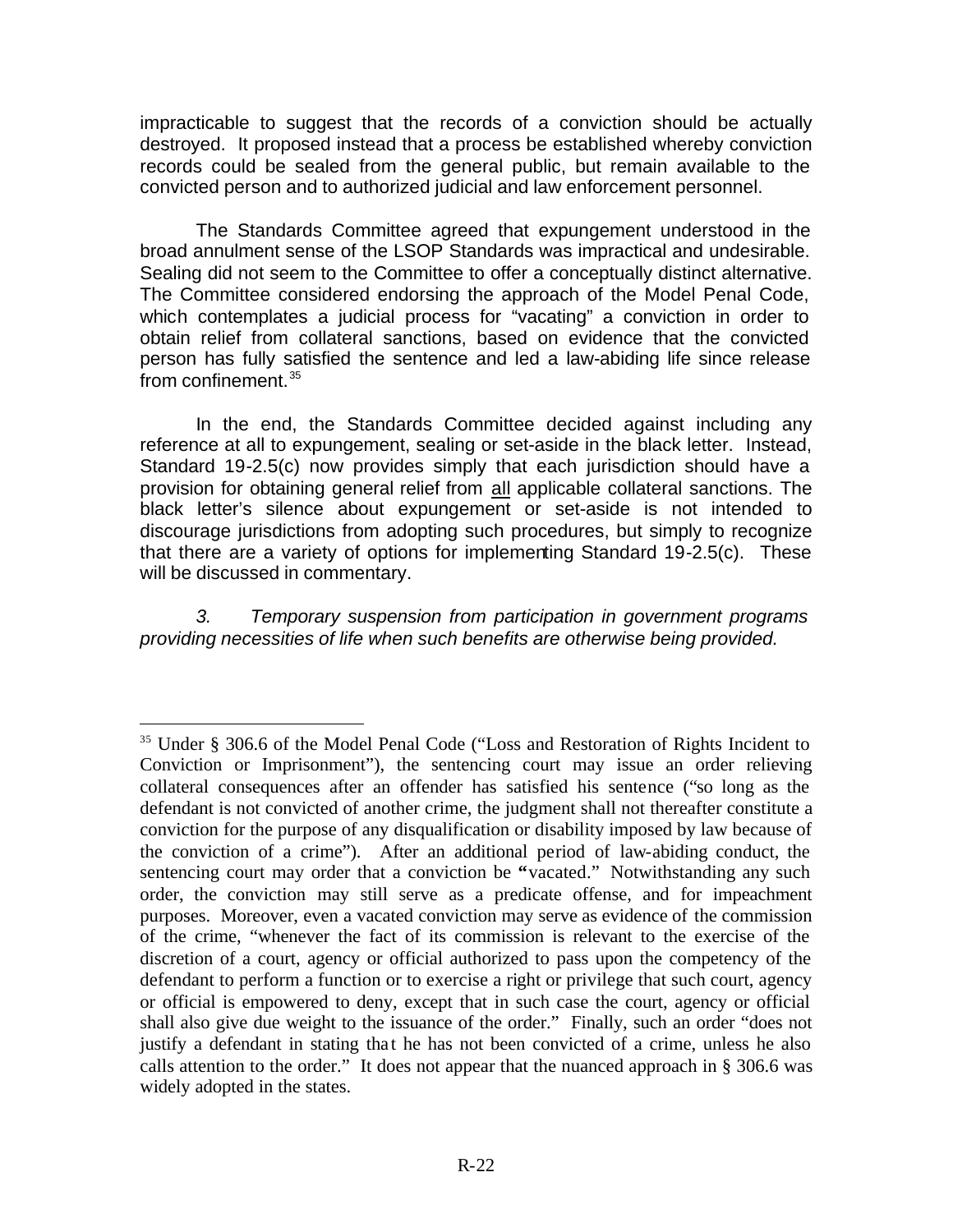The LSOP Standards provide that convicted persons should not lose vested pension rights or become ineligible to participate in any governmental program providing "relief, medical care, and old age pensions." *See* Standard 23- 8.7(b). The commentary notes that where "services [are] provided offenders at no cost through other means, a suspension of benefits may be justified." The example given is 38 U.S.C. § 505 (1976), suspending veterans benefits during a period of incarceration. The Task Force recommended including a provision in black letter that would make plain that a confined person may be temporarily suspended from participation in a government program providing "necessities of life," but only "to the extent that the purposes of the program are satisfied by provision of the correctional institution." The Standards Committee determined that a jurisdiction should be permitted to suspend convicted persons from a "necessity of life" program (including food, clothing, housing, medical care, disability pay, and Social Security) "to the extent that the purposes of the program are reasonably being served by an alternative program." *See* proposed Standard 19-2.6(e). Considering the very narrow circumstances in which a collateral sanction may be authorized in the first place, *see* Standard 19-2.2, and the availability of timely and effective relief under Standard 19-2.5(a), the Committee reasoned that a jurisdiction's ability to suspend a convicted person from a necessity of life program will be limited to cases presenting a clear risk to public safety and/or opportunity for recidivism.<sup>36</sup>

### *4. Private employment*

 $\overline{a}$ 

The LSOP Standards prohibit unreasonable discrimination against convicted person in private as well as public employment opportunities (as well as in credit reports and employment reports). *See* Standard 23-8.8(b). The Task Force recommended that these provisions be carried forward in slightly modified form in proposed Standard 19-3.3. The Standards Committee had reservations about a prescriptive approach to private employment of convicted persons, at least in part because of concerns about how effective such an approach is likely to be. Accordingly, it opted instead for an approach based on incentives (including financial incentives) to create additional employment opportunities for convicted persons in the private sector. The provisions of proposed Standard 19-3.3 governing private employment were subsequently strengthened as a result of recommendations received at the first reading of the proposed Standards in the Criminal Justice Section Council: the obligation to encourage employment of convicted persons was extended to the executive, and a reference to financial incentives was added to the black letter.

<sup>&</sup>lt;sup>36</sup> For example, all persons who have been convicted of rape or sexual abuse of a minor could be automatically suspended from participation in a public housing program, but only so long as they have reasonable access to alternative low-cost housing. Of course particular individuals could always be denied access to public housing if they presented a public safety risk.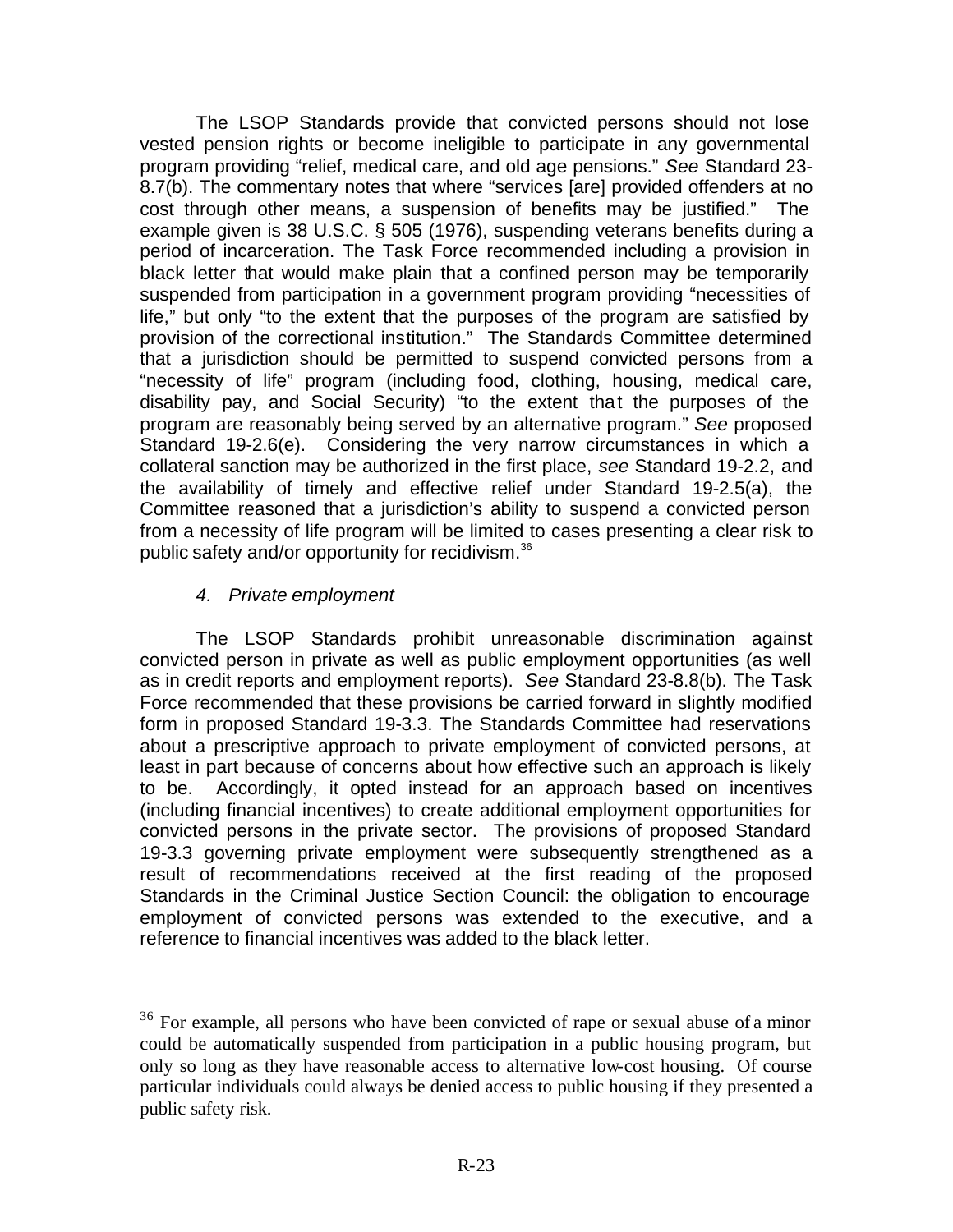#### **Conclusion**

The development of the Standards on Collateral Sanctions and Disqualification of Convicted Persons has been an exciting, challenging, and intense project. It has required resolution of novel and difficult analytical and structural issues, many of first impression, in order to justify a place within the traditional framework of sentencing for penalties that have traditionally not been regarded as the business of courts. But the work has taken on some urgency as the number of convicted persons and the variety of collateral penalties have together grown steadily over the past 20 years.

Between March and October of 2001, the drafting Task Force met three times, and forwarded its draft for the new Volume 19 to the Standards Committee in November 2001. Thereafter, the Standards Committee considered the proposed new Standards in four in-person meetings, one lengthy conference call, and many intervening telephone and e-mail communications. At least a dozen different drafts were circulated to the Committee for review during this period. Finally, on May 28, 2002, the Committee approved the black letter principles that are the subject of this report. While the issues were difficult and negotiations sometimes intense, in the end there was little or no disagreement within the Committee on the final product. The Standards Committee's recommendations were given a first reading by the Criminal Justice Section Council in August 2002, and were approved at a second reading in November 2002, in accordance with established Standards Committee procedures.

We hope the proposed new Standards will be regarded as a thoughtful, well-crafted, and balanced set of practice principles, one that will increase awareness of collateral penalties and limit their inappropriate use. In particular, we hope they will make a helpful contribution to the important process now underway of devising programs to facilitate offender reentry.

Respectfully submitted,

Albert Krieger, Chair Criminal Justice Section

August 2003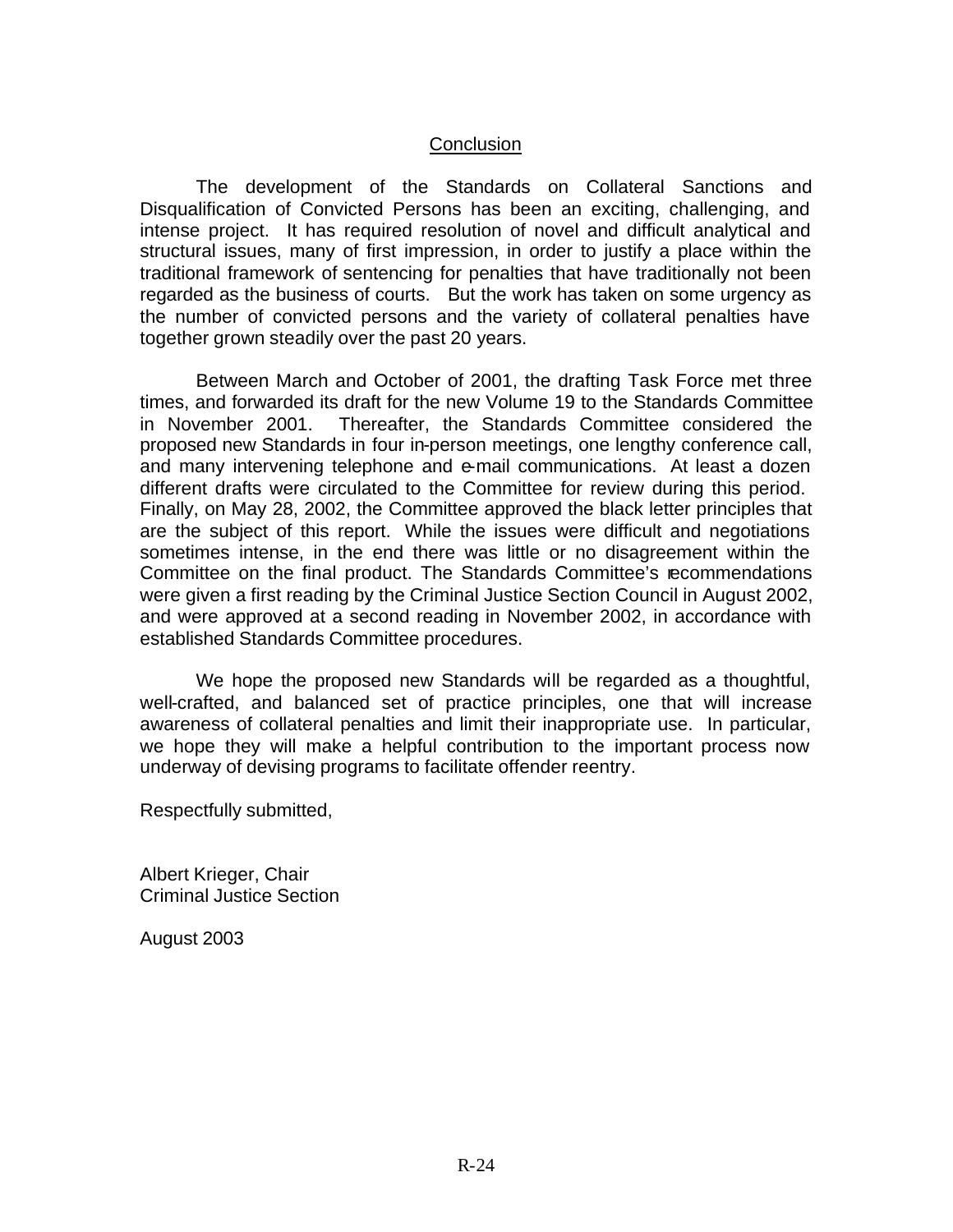I:\USERS\Libcjstd\CollConseq\HOD2\BLR12-30(CHIN)rev2.doc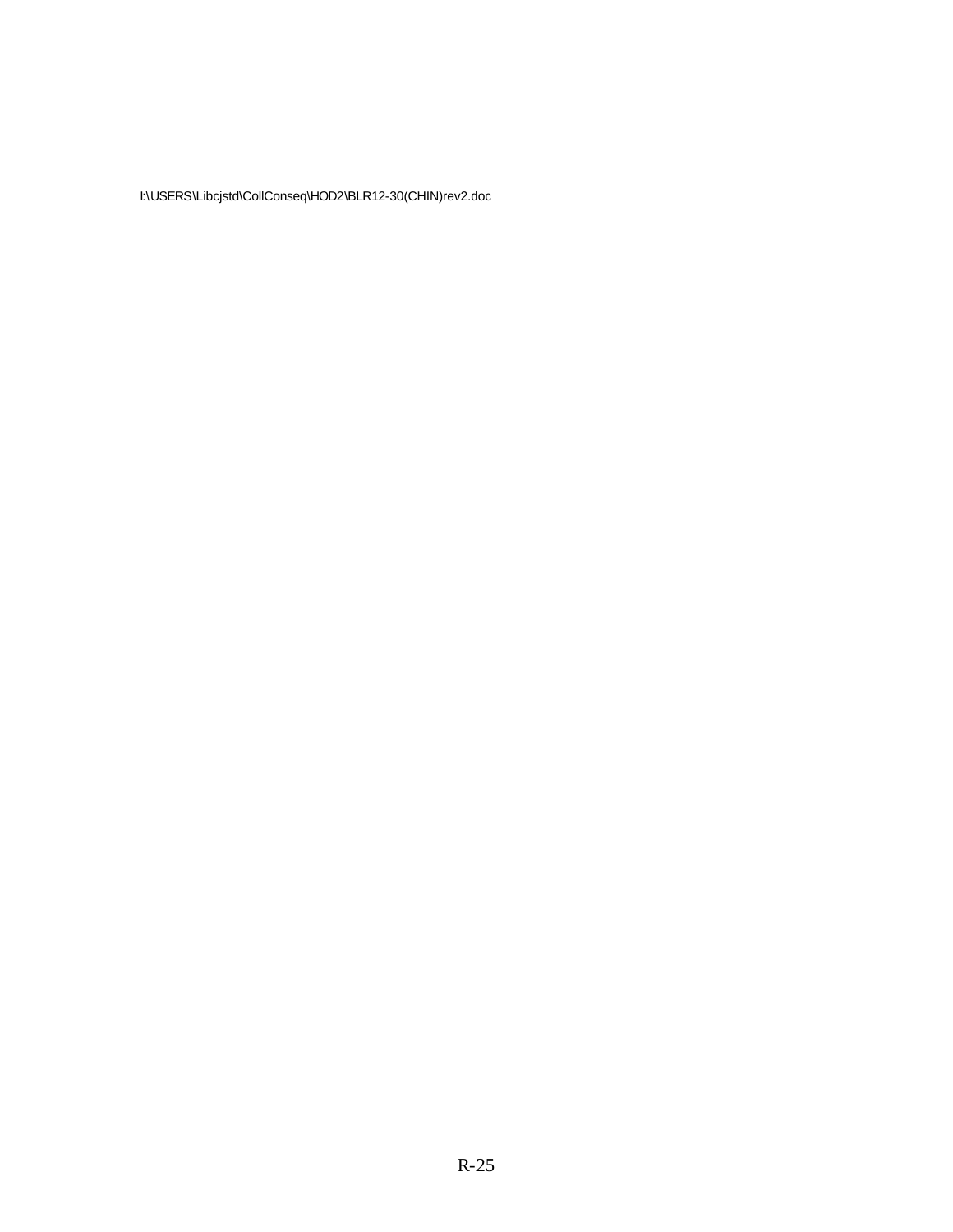## ABA LEGAL STATUS OF PRISONERS STANDARDS PART VIII. CIVIL DISABILITIES OF CONVICTED PERSONS

#### Standard 23-8.1. Repeal of mandatory civil disabilities

Laws or regulations which require that convicted persons be subjected to collateral disabilities or penalties, or be deprived of civil rights, should be repealed except for those specifically preserved in part VIII of these standards.

Standard 23-8.2. Expungement of convictions

Each jurisdiction should have a judicial procedure for expunging criminal convictions, the effect of which would be to mitigate or avoid collateral disabilities.

Standard 23-8.3. Procedure for imposing authorized disabilities

(a) When the imposition of collateral disabilities or penalties, or the deprivation of civil rights, is authorized as a consequence of a conviction, a procedure should be established to assure that there is a determination in each individual case that the disability or penalty is necessary to advance an important governmental or public interest.

(b) The procedure established should be comparable to that provided for agency adjudications in the Model State Administrative Procedure Act.

(c) A disability should be imposed for a stated period, after which the person subject to the disability should be entitled to have the appropriateness of the disability reconsidered. Within the stated period of the disability, if a person can present evidence that the disability imposed no longer effectuates an important governmental interest, the person should be entitled to a reconsideration.

(d) The burden of proving the appropriateness of the disability should be on those seeking to impose it, except a convicted person should bear the burden of proving an allegation that the fact of conviction has unfairly affected his or her application for or status in private employment.

Standard 23-8.4. Voting rights

Persons convicted of any offense should not be deprived of the right to vote either by law or by the action or inaction of government officials. Prisoners should be authorized to vote at their last place of residence prior to confinement unless they can establish some other residence in accordance with rules applicable to the general public. They should not, however, be authorized to establish voting residence or domicile in the jurisdiction where they are incarcerated solely because of that incarceration.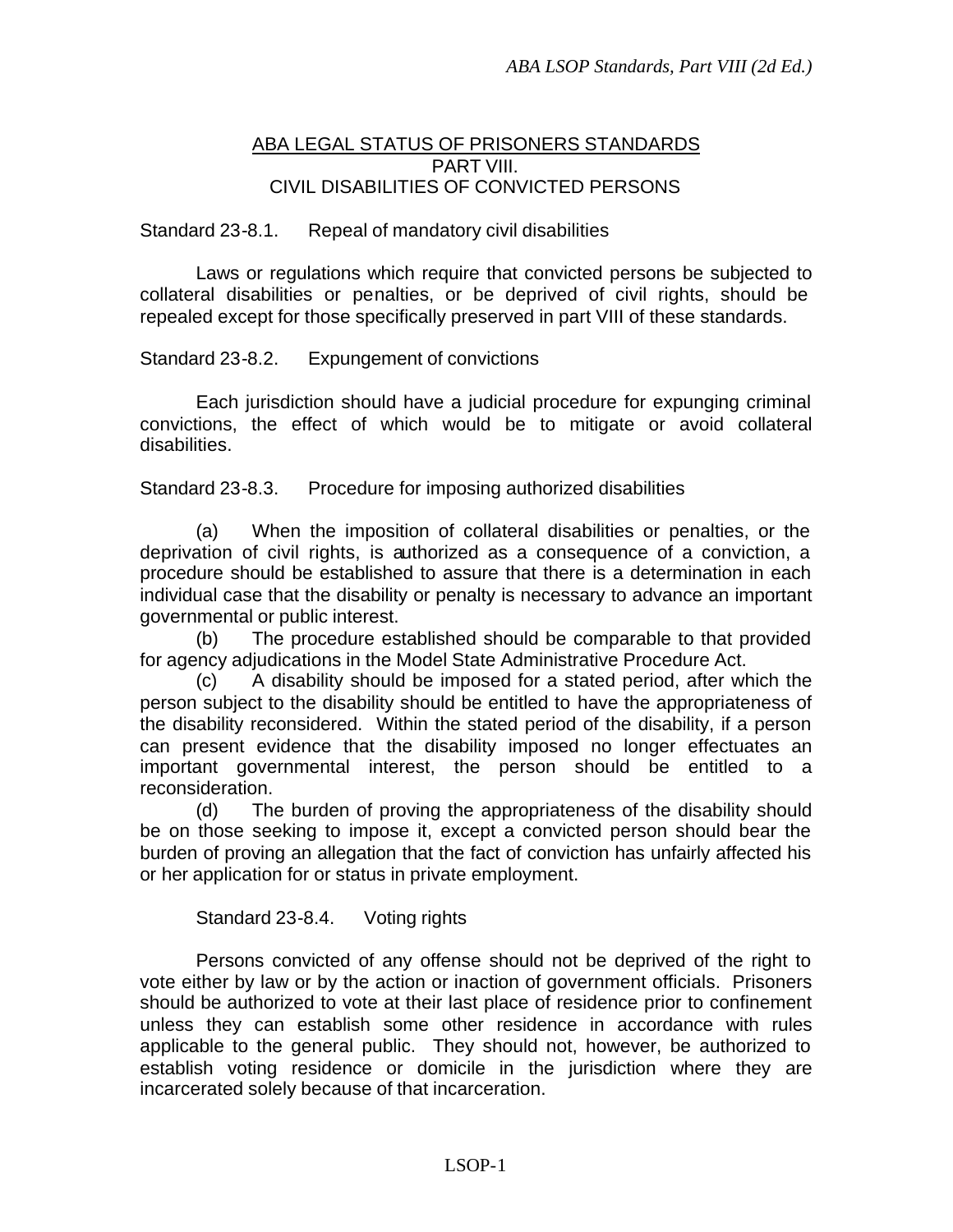Standard 23-8.5. Judicial rights

Persons convicted of any offense should be entitled to:

(a) initiate and defend suit in any court in their own names under procedures applicable to the general public;

(b) serve on juries except while actually confined or while on probation or parole;

(c) execute judicially enforceable documents and agreements; and

(d) serve as court-appointed fiduciaries except during actual confinement.

Standard 23-8.6. Domestic rights

(a) The domestic relationships of convicted persons should be governed by rules applicable to the general public. Conviction or confinement alone should be insufficient to deprive a person of any of the following domestic rights:

(i) the right to contract or dissolve a marriage;

(ii) parental rights, including the right to direct the rearing of children;

(iii) the right to grant or withhold consent to the adoption of children; and

(iv) the right to adopt children.

(b) Conviction or confinement alone should not constitute neglect or abandonment of a spouse or child, and persons convicted or confined should be assisted in making appropriate arrangements for their spouse or children during periods of confinement.

Standard 23-8.7. Property and financial rights

(a) Persons convicted of any offense should not be deprived of the right to acquire, inherit, sell, or otherwise dispose of real or personal property consistent with the rule that a person should not profit from his or her own wrong. Persons unable to manage or preserve their property by reason of confinement should be entitled to appoint someone of their own choosing to act on their behalf.

(b) Persons convicted of any offense or confined as a result of a conviction should not, for that reason alone, lose any otherwise vested pension rights or become ineligible to participate in any governmental program providing relief, medical care, and old age pensions.

(c) State departments of insurance should require companies to offer insurance of all kinds to persons who have been convicted of any offense and should ensure that any rate differential based solely on a conviction is justified.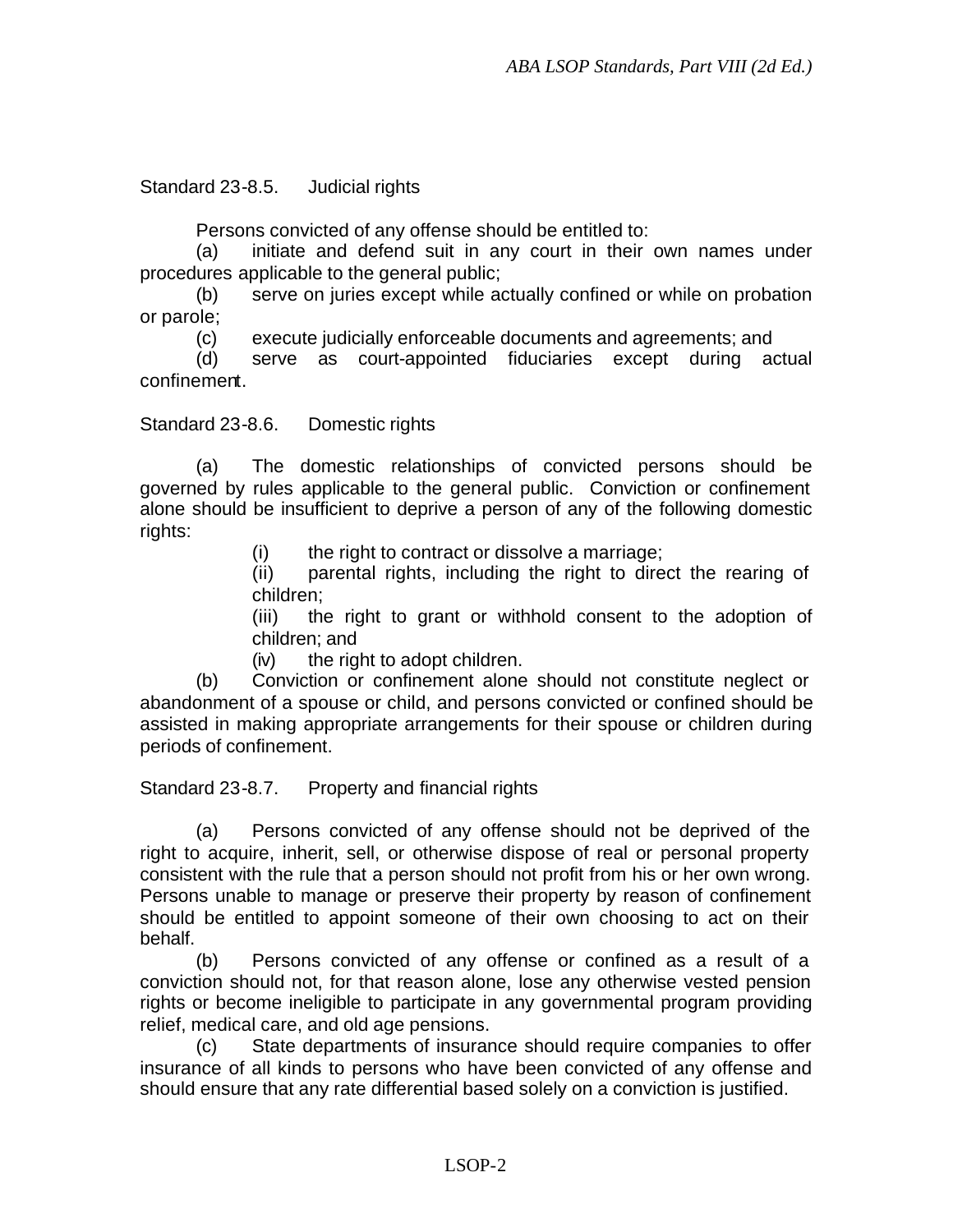(d) Agencies that compile and report information used to determine a person's suitability for credit or employment should be prohibited from disclosing criminal convictions that from the date of parole or release antedate the report by more than [five] years.

### Standard 23-8.8. Employment and licensing

(a) Barriers to employment of convicted persons based solely on a past conviction should be prohibited unless the offense committed bears a substantial relationship to the functions and responsibilities of the employment. Among the factors that should be considered in evaluating the relationship between the offense and the employment are the following:

(i) the likelihood the employment will enhance the opportunity for commission of similar offenses;

(ii) the time elapsed since conviction;

(iii) the person's conduct subsequent to conviction; and

(iv) the circumstances of the offense and of the person that led to the crime and the likelihood that such circumstances will recur.

(b) Each jurisdiction should enact legislation protecting persons convicted of criminal offenses from unreasonable barriers in private employment. Such legislation should govern:

(i) denying employment;

(ii) discharging persons from employment;

(iii) denying fair employment conditions, remuneration, or promotion;

(iv) denying membership in a labor union or other organization affecting employability; and

(v) denying or revoking a license necessary to engage in any occupation, profession, or employment.

Jurisdictions should adopt appropriate mechanisms for the enforcement of prohibitions against barriers to private employment applicable to convicted persons.

(c) Past convictions should not bar a person from running for elected office, although jurisdictions may provide that conviction of specified offenses will result in the automatic forfeiture of elective office held at the time of conviction. A conviction should not bar a person from holding appointive public office, although the appointing entity may require forfeiture of an office held at the time of conviction.

(d) Public employment should be governed by the same standards proposed for private employment.

(e) For purposes of this standard, "appointive public office" includes policy-making positions. "Public employment" includes positions that generally are governed by civil service or personnel systems, or are considered career appointments.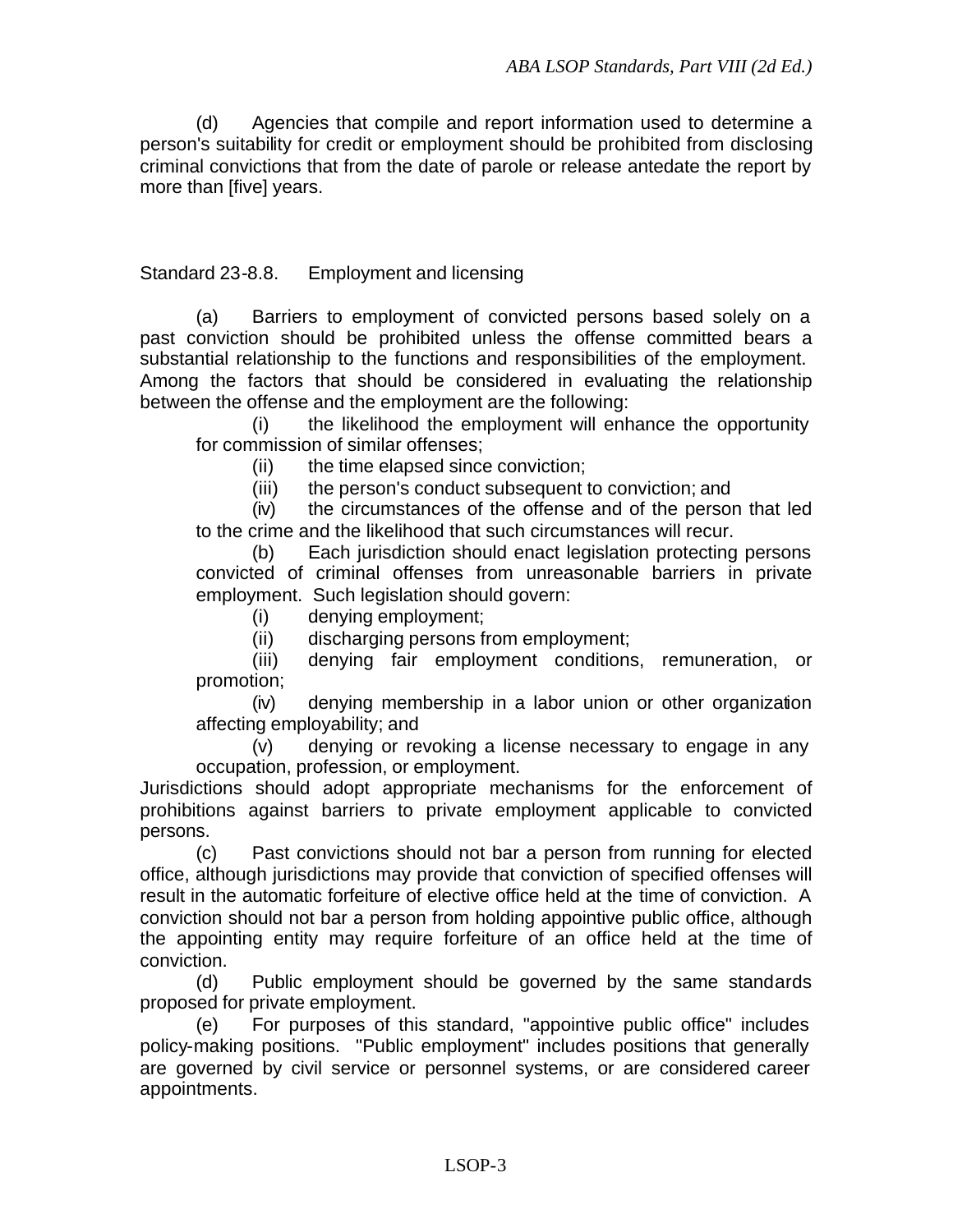(f) Licensing or other governmental regulations should not automatically exclude persons convicted of any offense from participation in regulated activities. Persons should not be barred from regulated activity on the basis of a conviction unless the offense committed bears a substantial relationship to participation in the activity. In determinations of whether such a relationship exists, the factors listed in paragraph (a) should be considered.

# GENERAL INFORMATION FORM

To Be Appended to Reports with Recommendations (Please refer to instructions for completing this form.)

Submitting Entity: Criminal Justice Section

Submitted By: Albert Krieger, Criminal Justice Section Chair

1. Summary of Recommendation(s).

The Criminal Justice Section recommends adoption of *ABA Standards on Collateral Sanctions and Discretionary Disqualification of Convicted Persons*, dated August 2003, as an addition to the Third Edition American Bar Association Standards.

2. Approval by Submitting Entity.

On November 16, 2002, at the second of two Council readings required under the procedures for adoption of ABA Criminal Justice Standards, the Criminal Justice Section Council approved proposed *Standards on Collateral Sanctions and Disqualification of Convicted Persons*. On January 15, 2003, the Council approved several amendments to the proposed Standards to meet a concern of the ABA Steering Committee on the Unmet Legal Needs of Children, and on April 12, 2003, it approved several additional amendments to meet a concern of HOD representatives from the Judicial Division.

3. Has this or a similar recommendation been submitted to the House or Board previously?

A recommendation to approve *ABA Criminal Justice Standards on Collateral Sanctions and Disqualification of Convicted Persons* was submitted to the House for consideration at the 2003 Midyear Meeting. However, the recommendation was withdrawn in order to provide time to revise the Standards to address a concern expressed by several Judicial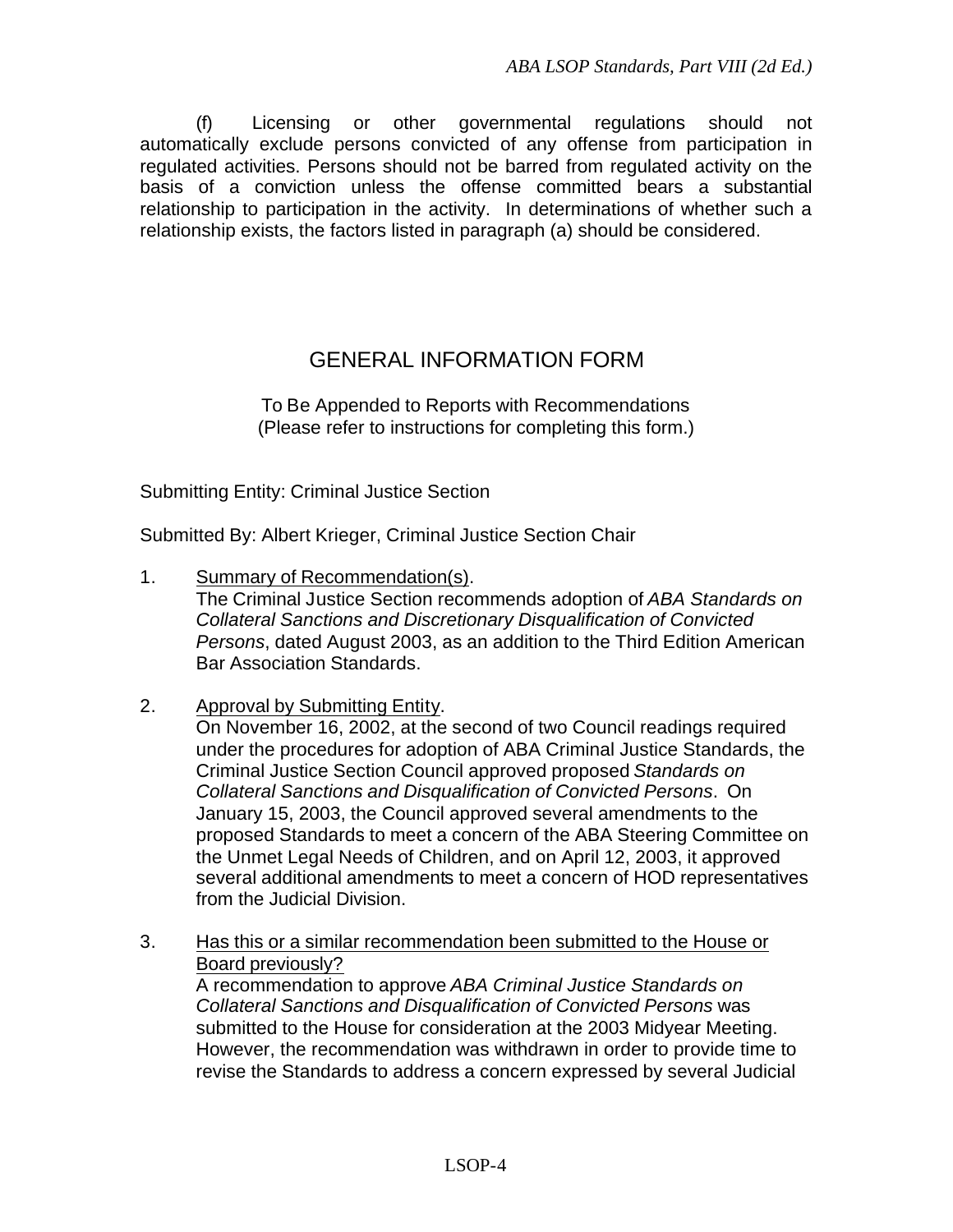Division representatives just prior to the item's being taken up. (See 2, above.)

In 1981, the House of Delegates approved a chapter of the Second Edition of the *ABA Criminal Justice Standards on the Legal Status of Prisoners* (LSOP). Part VIII of the LSOP Standards addressed "Civil Disabilities of Convicted Persons". While the proposed Standards are significantly broader than Part VIII of the LSOP Standards, if approved, they will supplant the "Civil Disabilities" provisions of the LSOP Standards.

- 4. What existing Association policies are relevant to this recommendation and how would they be affected by its adoption? The Third Edition *ABA Criminal Justice Standards on Sentencing* is particularly relevant to the adoption of the recommendation. Third Edition Standards on *Pleas of Guilty* and *Pretrial Release* are relevant in part. As noted in 3, above, the proposed Standards would supplant Part VIII of the *Legal Status of Prisoners Standards*.
- 5. What urgency exists which requires action at this meeting of the House? The American legal system has long recognized that certain legal penalties and disabilities flow from a criminal conviction over and above the sentence imposed by the court. Over the past two decades, the collateral consequences of conviction have been increasing steadily in variety and severity, and it has become increasingly difficult to shake off their lingering effects. Moreover, the dramatic increase in the numbers of persons convicted and imprisoned means that these legal barriers affect a growing proportion of the populace, a portion of which is already being released from prison or supervision. If not administered in a sufficiently deliberate manner, a regime of collateral consequences may frustrate the reentry and rehabilitation of this population, and encourage recidivism. It is therefore urgent that criminal justice practitioners and others have the benefit of these well-considered Standards as soon as possible.
- 6. Status of Legislation. (If applicable.) While a number of federal and state statutes imposing additional collateral sanctions have been enacted in recent years, we are aware of no generally applicable pending legislation at this time.
- 7. Cost to the Association. (Both direct and indirect costs.)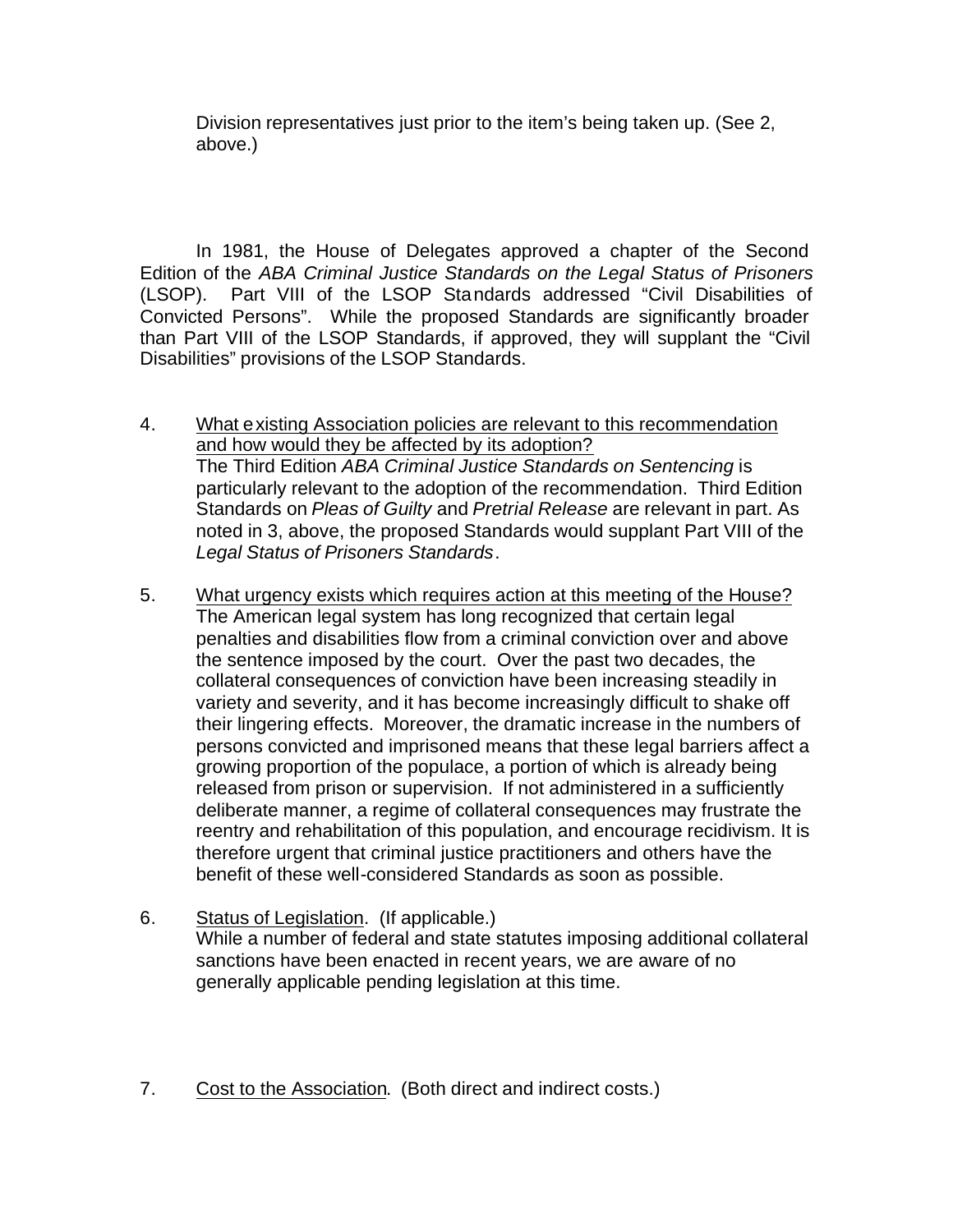The only direct costs associated with approval of the recommendation will be a modest fee for the Collateral Sanctions Task Force reporter to prepare commentary to the Standards, travel funds for one or two meetings of the Standards Committee to review and approve the commentary, and expenses associated with printing the Standards. Funds for these purposes have been anticipated in the Standards Committee budget. Staff lobbying for the Standards, as for other ABA policies, would continue to be undertaken by existing Governmental Affairs staff, with assistance from existing Criminal Justice Section staff.

- 8. Disclosure of Interest. (If applicable.) No known conflict of interest exists.
- 9. Referrals.

Throughout the drafting process and prior to the 2003 Midyear Meeting, drafts were widely circulated both within and without the ABA. Concurrently with the submission of this report to the ABA Policy Administration Office for calendaring on the House of Delegates agenda for the 2003 Annual Meeting, the proposed Standards are again being circulated to staff and chairpersons or executive directors of the following:

#### ABA

Coalition for Justice Coordinating Committee on Gun Violence Coordinating Committee on Immigration Governmental Affairs Government and Public Sector Lawyers General Practice, Solo and Small Firm Individual Rights and Responsibilities Judicial Division Litigation Section National Conference of State Trial Judges State & Local Government Law Commission on Domestic Violence Standing Committee on Legal Aid and Indigent Defendants Standing Committee on Substance Abuse Standing Committee on Law and National Security Standing Committee on Unmet Legal Needs of Children

#### **Other**

Conference of Chief Justices National Association of Attorneys General National Association of Criminal Defense Lawyers National Center for State Courts National District Attorneys Association National Legal Aid and Defender Association